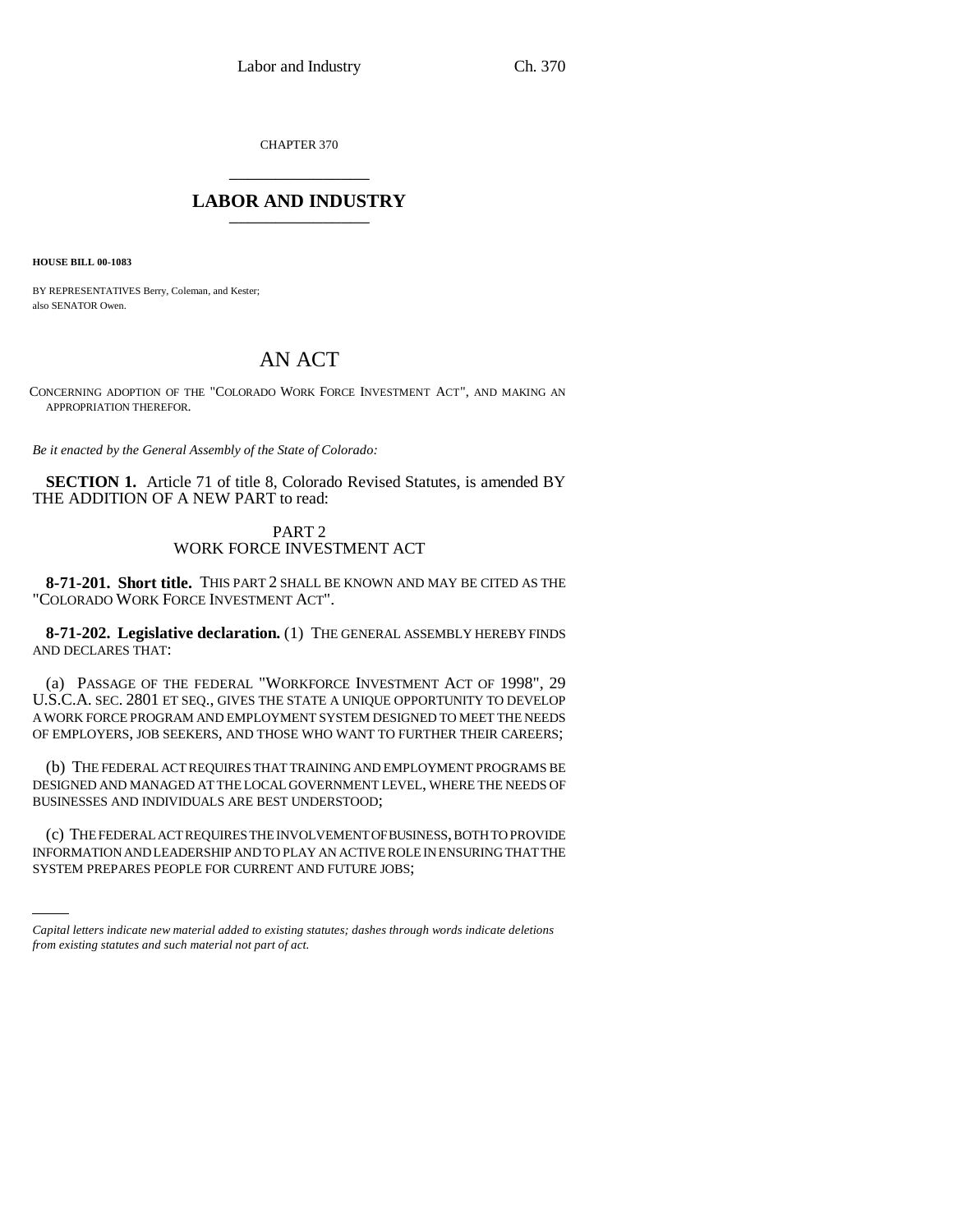(d) PASSAGE OF THE FEDERAL ACT PROVIDED LOCAL GOVERNMENTS WITH THE CONTROL AND FLEXIBILITY TO CARRY OUT THE FEDERAL ACT'S PURPOSES, SUBJECT TO THE FINAL AUTHORITY AND APPROVAL OF THE GOVERNOR; AND

(e) THEREFORE, IT IS IN THE STATE'S BEST INTEREST TO ADOPT THE COLORADO WORK FORCE INVESTMENT PROGRAM SET FORTH IN THIS PART 2.

(2) THE GENERAL ASSEMBLY RECOMMENDS THAT:

(a) TO THE EXTENT POSSIBLE, COUNTIES OR MULTI-COUNTY AREAS INTEGRATE THEIR WORK FORCE INVESTMENT PROGRAM SOURCES OF FUNDING TO MAXIMIZE THE RESOURCES AVAILABLE AT THE LOCAL LEVEL TO PROVIDE THE SERVICES AUTHORIZED UNDER THIS PART 2; AND

(b) AS THE RESPONSIBILITY FOR IMPLEMENTING WORK FORCE PROGRAMS CONTINUES TO BE DEVOLVED TO LOCAL GOVERNMENTS, TITLE I MONEYS IDENTIFIED FOR STATE ADMINISTRATION OF PROGRAMS IMPLEMENTED AT THE LOCAL LEVEL BE AS SPECIFIED IN TITLE I OF THE FEDERAL "WORKFORCE INVESTMENT ACT OF 1998".

**8-71-203. Definitions.** AS USED IN THIS PART 2, UNLESS THE CONTEXT OTHERWISE REQUIRES:

(1) "COLORADO WORK FORCE INVESTMENT PROGRAM" OR "WORK FORCE INVESTMENT PROGRAM" MEANS THE PROGRAM OF WORK FORCE DEVELOPMENT CREATED IN THIS PART 2.

(2) "CONSORTIUM LOCAL ELECTED OFFICIALS BOARD" MEANS THE LOCAL ELECTED OFFICIALS APPOINTED BY EACH LOCAL WORK FORCE INVESTMENT BOARD IN THE CONSORTIUM WORK FORCE INVESTMENT AREA TO SERVE AS THE LOCAL ELECTED OFFICIAL FOR A CONSORTIUM WORK FORCE INVESTMENT AREA.

(3) "CONSORTIUM WORK FORCE INVESTMENT AREA" OR "CONSORTIUM AREA" MEANS AN AREA DESIGNATED BY THE GOVERNOR AS A FEDERAL WORK FORCE INVESTMENT AREA. THE CONSORTIUM WORK FORCE INVESTMENT AREA MAY CONTAIN ONE OR MORE LOCAL WORK FORCE INVESTMENT AREAS.

(4) "CONSORTIUM WORK FORCE INVESTMENT BOARD" OR "CONSORTIUM BOARD" MEANS THE WORK FORCE BOARD APPOINTED BY THE CONSORTIUM LOCAL ELECTED OFFICIALS BOARD. THE CONSORTIUM WORK FORCE INVESTMENT BOARD SERVES, ON BEHALF OF THE LOCAL WORK FORCE BOARDS IN THE CONSORTIUM AREA, AS THE LOCAL WORK FORCE INVESTMENT BOARD FOR SPECIFIC FUNCTIONS UNDER THE FEDERAL ACT.

(5) "DEPARTMENT" MEANS THE DEPARTMENT OF LABOR AND EMPLOYMENT CREATED IN SECTION 24-1-121, C.R.S., OR ANY OTHER STATE AGENCY SPECIFIED BY THE GOVERNOR THROUGH EXECUTIVE ORDER OR OTHERWISE.

(6) "DESIGNATED WORK FORCE INVESTMENT AREA" MEANS A COUNTY OR GROUP OF COUNTIES THAT HAVE BANDED TOGETHER THROUGH AN INTERGOVERNMENTAL AGREEMENT TO PROVIDE A WORK FORCE INVESTMENT PROGRAM AND THAT IS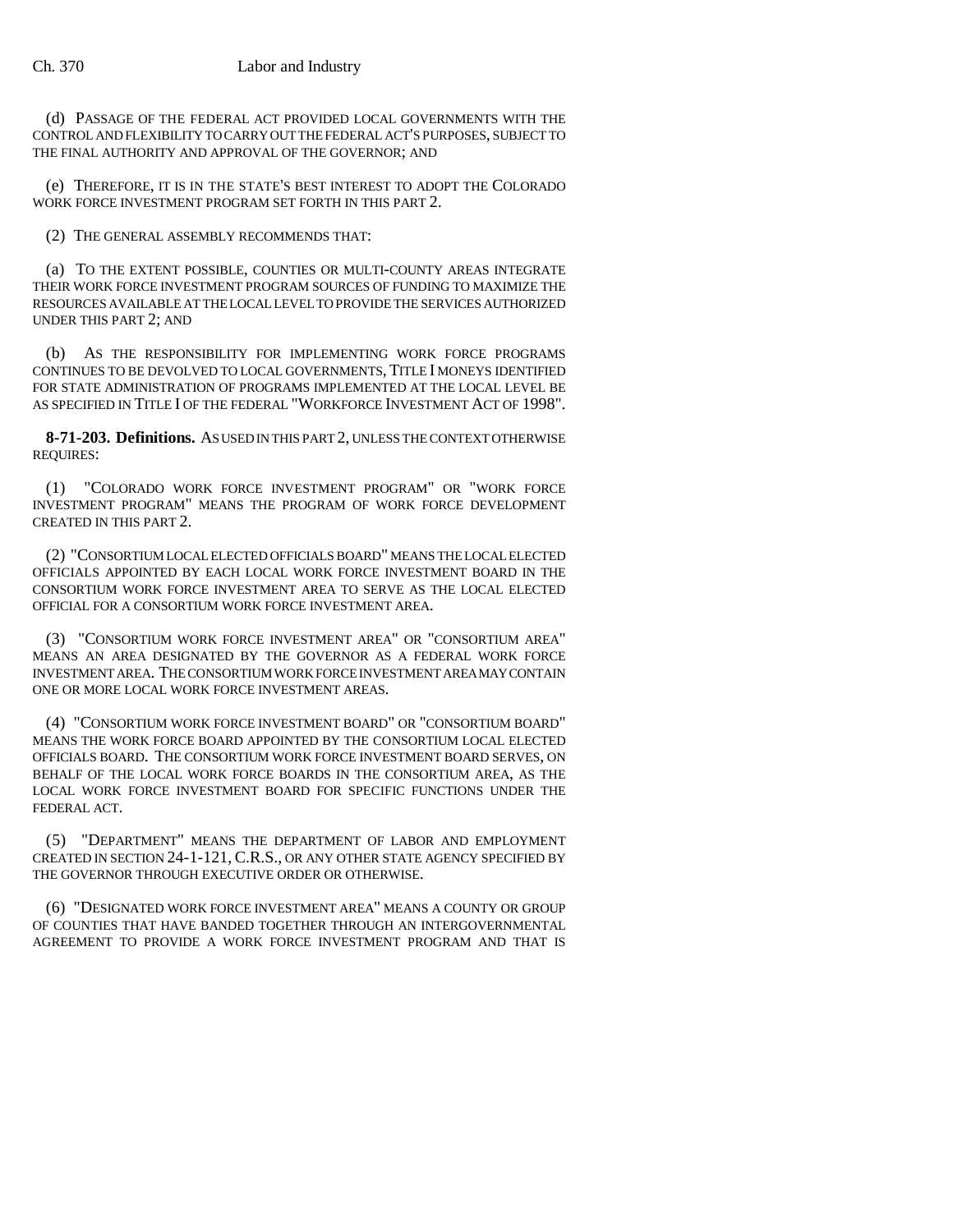DESIGNATED BY THE GOVERNOR AS A FEDERAL WORK FORCE INVESTMENT AREA. A DESIGNATED WORK FORCE INVESTMENT AREA IS NOT THE SAME AS THE CONSORTIUM WORK FORCE INVESTMENT AREA.

(7) "DESIGNATED WORK FORCE INVESTMENT BOARD" MEANS THE LOCAL WORK FORCE INVESTMENT BOARD FOR A FEDERALLY DESIGNATED WORK FORCE INVESTMENT AREA.

(8) "FEDERAL ACT" MEANS TITLE I OF THE FEDERAL "WORKFORCE INVESTMENT ACT OF 1998", 29 U.S.C.A. SEC. 2801 ET SEQ.

(9) "LOCAL ELECTED OFFICIALS" MEANS THE BOARDS OF COUNTY COMMISSIONERS OF THE COUNTY OR COUNTIES OPERATING WORK FORCE INVESTMENT PROGRAMS; EXCEPT THAT, IN THE CASE OF A CITY AND COUNTY, "LOCAL ELECTED OFFICIALS" MEANS THE MAYOR.

(10) "LOCAL PLAN" MEANS A PLAN, DEVELOPED AND EXECUTED BY A LOCAL WORK FORCE INVESTMENT BOARD, THAT OUTLINES THE FUNCTIONS AND RESPONSIBILITIES FOR DELIVERY OF SERVICES WITHIN A WORK FORCE INVESTMENT AREA.

(11) "LOCAL WORK FORCE INVESTMENT BOARD" MEANS THE WORK FORCE BOARD OF A LOCAL WORK FORCE INVESTMENT AREA WITHIN A CONSORTIUM WORK FORCE INVESTMENT AREA.

(12) "NATIONAL PROGRAM GRANT" MEANS A GRANT UNDER SUBTITLE D OF TITLE I OF THE FEDERAL ACT.

(13) "ONE-STOP OPERATOR" MEANS THE ENTITY SELECTED BY A WORK FORCE BOARD, WITH CONCURRENCE BY THE LOCAL ELECTED OFFICIALS, TO OPERATE THE ONE-STOP CAREER CENTER IN A LOCAL AREA.

(14) "ONE-STOP PARTNER" MEANS A PERSON OR ORGANIZATION DESCRIBED IN SECTION 8-71-216.

(15) "STATE COUNCIL" MEANS THE STATE WORK FORCE DEVELOPMENT COUNCIL CREATED IN SECTION 24-46.3-101, C.R.S.

(16) "STATE PLAN" MEANS A PLAN, DEVELOPED BY THE GOVERNOR WITH THE ASSISTANCE OF THE STATE COUNCIL AND BASED UPON LOCAL PLANS, FOR THE DELIVERY OF SERVICES STATEWIDE UNDER THE FEDERAL ACT.

(17) "TITLE I" MEANS TITLE I OF THE FEDERAL ACT.

(18) "TITLE I MONEYS" MEANS MONEYS DISTRIBUTED PURSUANT TO TITLE I.

(19) "WAGNER-PEYSER ACT" MEANS THE FEDERAL "WAGNER-PEYSER ACT", 29 U.S.C. SEC. 49a ET SEQ.

(20) "WAGNER-PEYSER FUNDS" MEANS FEDERAL MONEYS RECEIVED BY THE COLORADO DEPARTMENT OF LABOR AND EMPLOYMENT PURSUANT TO THE WAGNER-PEYSER ACT AND TITLE III OF THE FEDERAL ACT.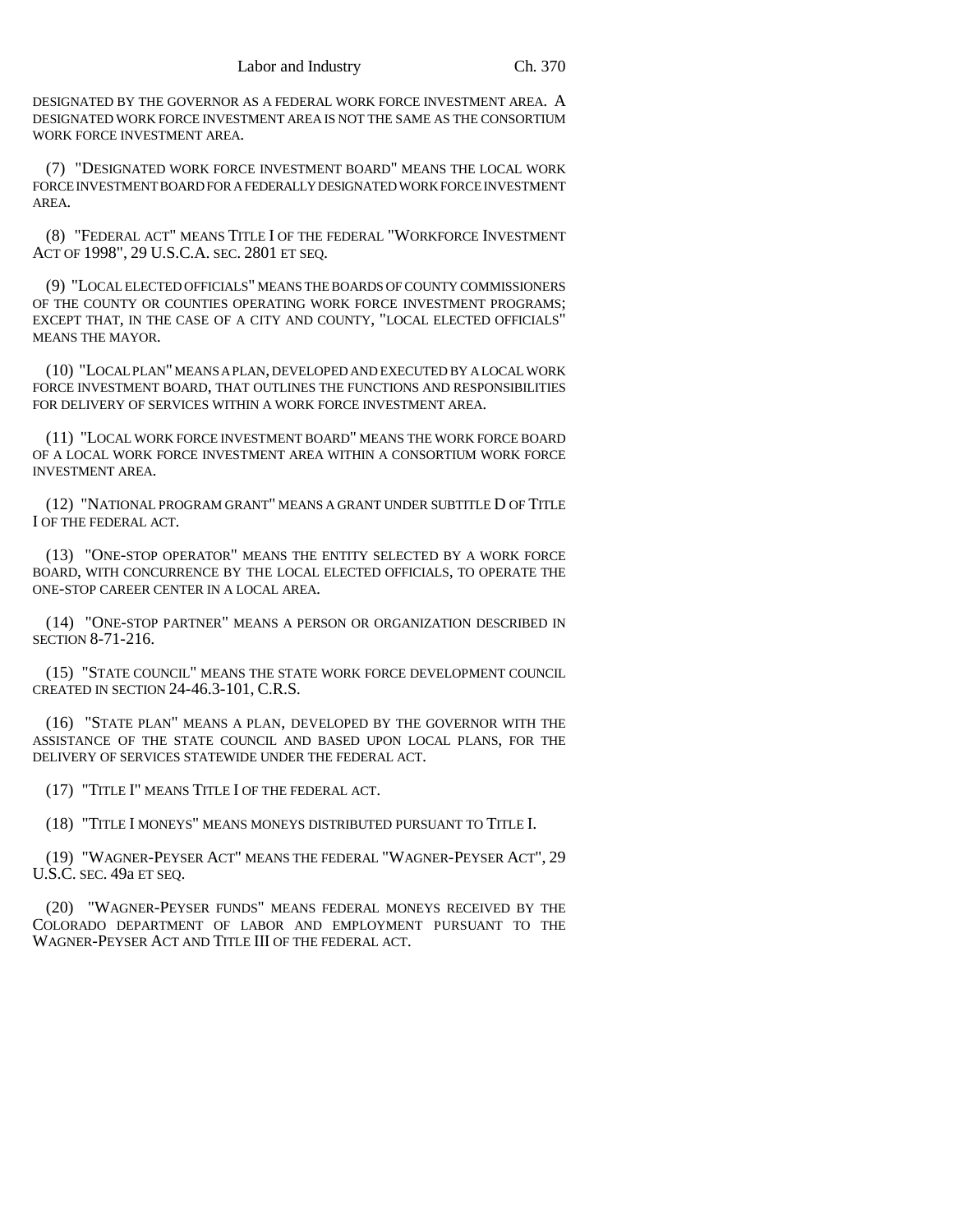(21) "WORK FORCE BOARD" MEANS EITHER THE DESIGNATED WORK FORCE INVESTMENT BOARD OR A LOCAL WORK FORCE INVESTMENT BOARD.

(22) "WORK FORCE INVESTMENT AREA" MEANS EITHER THE DESIGNATED WORK FORCE INVESTMENT AREA OR A LOCAL WORK FORCE INVESTMENT AREA.

**8-71-204. Work force investment program - legislative declaration purposes.** (1) THE GENERAL ASSEMBLY FINDS, DETERMINES, AND DECLARES THAT THIS PART 2 IS ADOPTED PURSUANT TO THE REQUIREMENTS OF THE FEDERAL "WORKFORCE INVESTMENT ACT OF 1998", AND IS INTENDED TO COMPLY WITH THE FEDERAL ACT'S EXPRESS REQUIREMENTS FOR PARTICIPANTS IN THE OPERATION OF WORK FORCE INVESTMENT PROGRAMS.

(2) THE PURPOSES OF THIS PART 2 ARE TO:

(a) ESTABLISH A CENTRAL, COORDINATED DELIVERY SYSTEM AT THE LOCAL OR REGIONAL LEVEL THROUGH WHICH ANY CITIZEN MAY LOOK FOR A JOB, EXPLORE WORK PREPARATION AND CAREER DEVELOPMENT SERVICES, AND ACCESS A RANGE OF EMPLOYMENT, TRAINING, AND OCCUPATIONAL EDUCATION PROGRAMS OFFERING THEIR SERVICES THROUGH LOCAL OR REGIONAL WORK FORCE INVESTMENT PROGRAMS;

(b) DEVELOP STRATEGIES AND POLICIES THAT ENCOURAGE JOB TRAINING, EDUCATION AND LITERACY, AND VOCATIONAL PROGRAMS;

(c) CONSOLIDATE AND COORDINATE PROGRAMS AND SERVICES TO ENSURE A MORE STREAMLINED AND FLEXIBLE WORK FORCE DEVELOPMENT SYSTEM AT THE LOCAL OR REGIONAL LEVEL;

(d) ESTABLISH SINGLE CONTACT POINTS FOR EMPLOYERS; AND

(e) ALLOW COUNTIES INCREASED RESPONSIBILITY FOR THE ADMINISTRATION OF THE WORK FORCE INVESTMENT PROGRAM.

**8-71-205. Work force investment program - creation - administration.** (1) UNDER AUTHORITY OF THE GOVERNOR, THE DEPARTMENT SHALL COOPERATE WITH THE STATE COUNCIL TO HELP ESTABLISH AND OPERATE A NETWORK OF WORK FORCE INVESTMENT AREAS AS SET FORTH IN THIS PART 2.

(2) WORK FORCE INVESTMENT AREAS MAY BE ESTABLISHED AT A COUNTY LEVEL OR AT A MULTI-COUNTY LEVEL THROUGH INTERGOVERNMENTAL AGREEMENTS REACHED BY THE APPLICABLE LOCAL ELECTED OFFICIALS OF THE WORK FORCE INVESTMENT AREA AND SUBJECT TO APPROVAL BY THE GOVERNOR.

(3) LOCAL ELECTED OFFICIALS SHALL GOVERN THE OPERATION OF WORK FORCE INVESTMENT AREAS WITH POLICY GUIDANCE FROM WORK FORCE BOARDS APPOINTED BY THE LOCAL ELECTED OFFICIALS. AT THE OPTION OF THE LOCAL ELECTED OFFICIALS AND THE WORK FORCE BOARD, WORK FORCE INVESTMENT PROGRAMS MAY BE OPERATED BY A COUNTY, THE DEPARTMENT, OTHER GOVERNMENTAL AGENCIES, NONPROFIT OR NOT-FOR-PROFIT ORGANIZATIONS, OR PRIVATE ENTITIES; EXCEPT THAT WAGNER-PEYSER FUNDS SHALL NOT BE USED TO AWARD CONTRACTS TO NONPROFIT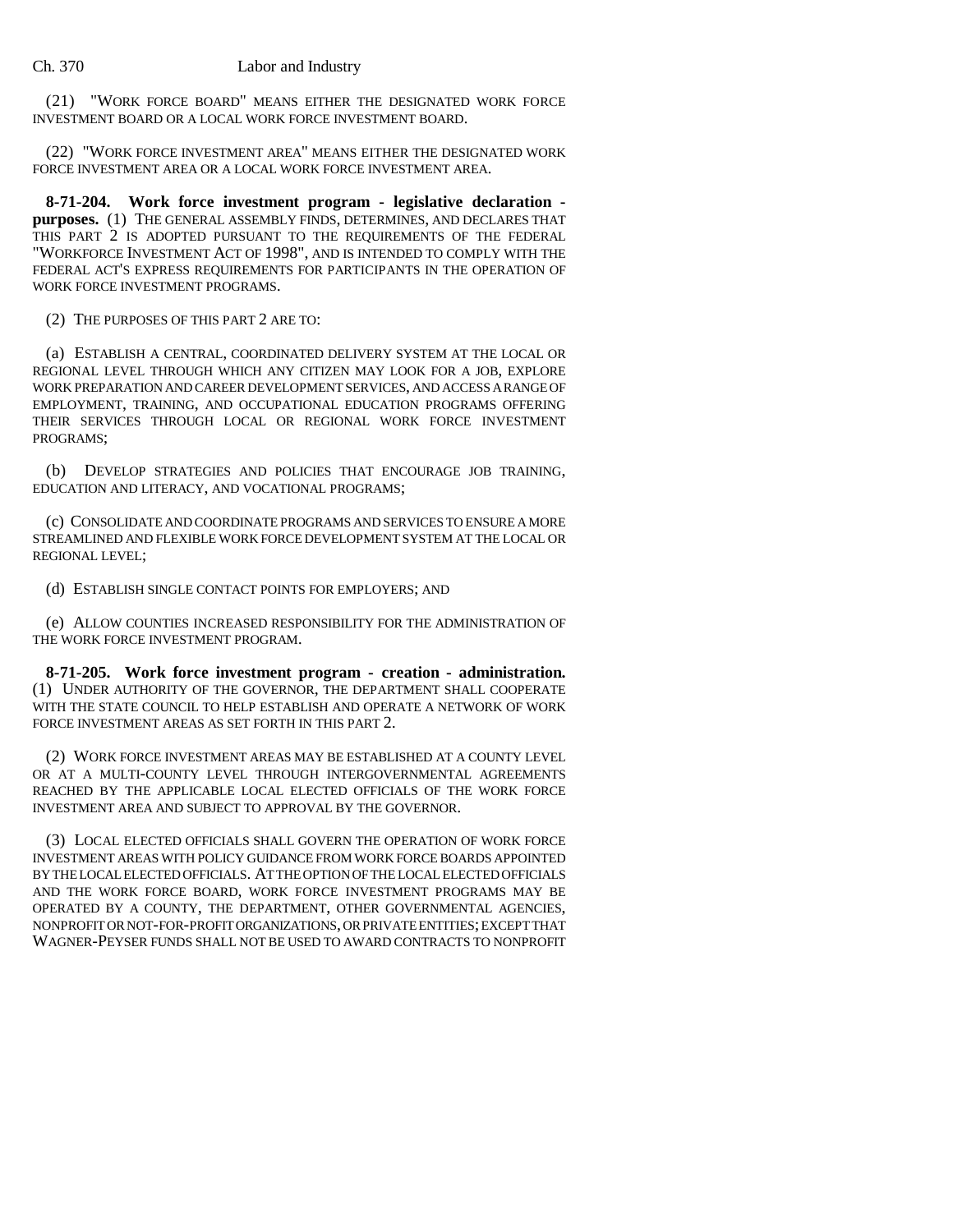OR NOT-FOR-PROFIT ORGANIZATIONS OR PRIVATE ENTITIES. ANY ENTITY THAT APPLIES TO BECOME A WORK FORCE PROGRAM OPERATOR AND IS NOT SELECTED MAY APPEAL SUCH DECISION THROUGH ANY AVAILABLE APPEAL PROCESS OF THE APPLICABLE LOCAL GOVERNMENTAL ENTITY.

(4) IF FEDERAL OR STATE FINANCIAL SUPPORT FOR THE PROVISION OF EMPLOYMENT AND TRAINING SERVICES IS ELIMINATED OR IS REDUCED BY AN AMOUNT THAT IS CONSIDERED SUBSTANTIAL BY THE LOCAL ELECTED OFFICIALS, THE LOCAL ELECTED OFFICIALS SHALL NOT BE REQUIRED TO CONTINUE FUNDING OR OPERATING WORK FORCE INVESTMENT PROGRAMS.

(5) THE STATE COUNCIL SHALL ENSURE THAT A WORK FORCE INVESTMENT AREA MAY FUNCTION AS A FEDERALLY DESIGNATED WORK FORCE INVESTMENT AREA IN APPLYING FOR AVAILABLE NATIONAL PROGRAM GRANTS UNDER THE FEDERAL ACT. EACH WORK FORCE BOARD MAY APPLY FOR A GRANT FOR ITS OWN AREA IN THE MANNER IT DEEMS MOST APPROPRIATE. A WORK FORCE BOARD MAY APPLY FOR A GRANT FOR ITS OWN AREA AND RECEIVE ANY CORRESPONDING MONEYS AWARDED EXCLUSIVELY OR MAY APPLY THROUGH OTHER MEANS AND WITH OTHER WORK FORCE AREAS. ANY GRANT MONEYS AWARDED TO A WORK FORCE INVESTMENT AREA SHALL BE A DIRECT PASS-THROUGH FROM THE FEDERAL GOVERNMENT TO THE APPLICABLE WORK FORCE INVESTMENT AREA OR AREAS.

(6) ANY WORK FORCE INVESTMENT AREA CREATED PURSUANT TO THIS PART 2 SHALL BE AUTHORIZED BY THE GOVERNOR TO OPERATE WITH THE SAME AUTHORITY AND FUNCTIONS AS IF THE AREA WERE A FEDERALLY DESIGNATED WORK FORCE INVESTMENT AREA.

**8-71-206. Local elected officials - function - authority.** THE LOCAL ELECTED OFFICIALS SHALL MAINTAIN A STRONG ROLE IN ALL PHASES AND LEVELS OF IMPLEMENTATION OF THE FEDERAL ACT. THE LOCAL ELECTED OFFICIALS, IN AGREEMENT WITH THE WORK FORCE BOARD, OF A WORK FORCE INVESTMENT AREA SHALL BE AUTHORIZED TO AWARD CONTRACTS FOR THE ADMINISTRATION, IMPLEMENTATION, OR OPERATION OF ANY ASPECT OF THE WORK FORCE INVESTMENT PROGRAM TO ANY APPROPRIATE PUBLIC, PRIVATE, OR NONPROFIT ENTITY IN ACCORDANCE WITH APPLICABLE COUNTY REGULATIONS AND FEDERAL LAW; EXCEPT THAT WAGNER-PEYSER FUNDS SHALL NOT BE USED TO AWARD CONTRACTS TO PRIVATE OR NONPROFIT ENTITIES.

**8-71-207. Designated work force investment boards - consortium work force investment boards - local work force investment boards - authority - functions.** (1) DESIGNATED WORK FORCE INVESTMENT BOARDS SHALL BE SUBJECT TO THIS PART 2 AND THE FEDERAL ACT. DESIGNATED WORK FORCE INVESTMENT BOARDS OPERATE FOR A FEDERALLY DESIGNATED WORK FORCE INVESTMENT AREA.

(2) (a) THE CONSORTIUM WORK FORCE INVESTMENT BOARD SHALL DELEGATE TO THE LOCAL WORK FORCE INVESTMENT BOARDS THE FUNCTIONS AND REQUIREMENTS SPECIFIED IN THIS PART 2 AND IN THE FEDERAL ACT FOR WORK FORCE BOARDS. SUBJECT TO THE LIMITS SPECIFIED IN THIS PART 2, THE CONSORTIUM BOARD OPERATES AS THE LOCAL WORK FORCE INVESTMENT BOARD FOR THE FEDERALLY DESIGNATED CONSORTIUM WORK FORCE INVESTMENT AREA.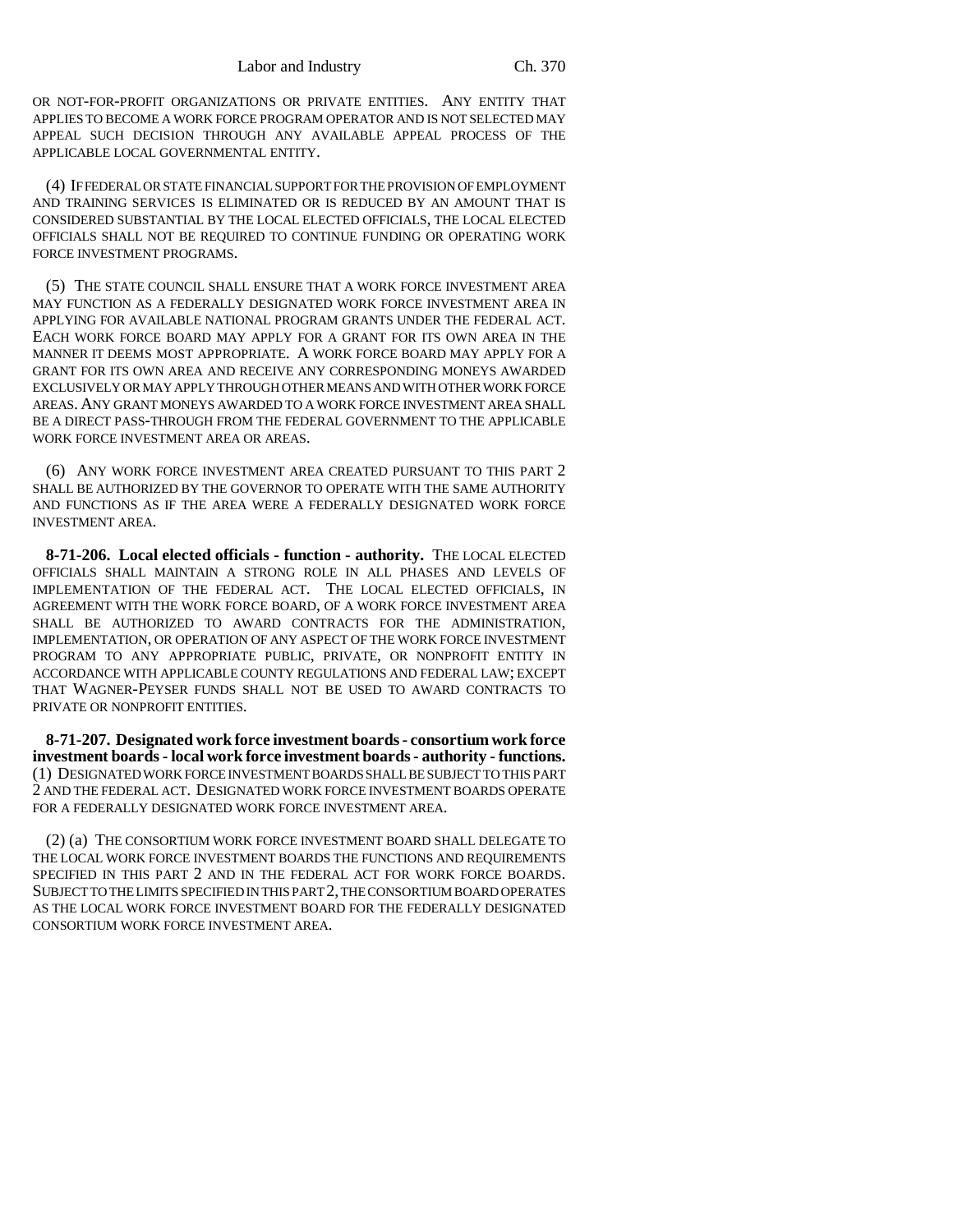(b) THE CONSORTIUM LOCAL ELECTED OFFICIALS BOARD FUNCTIONS ONLY AS THE LOCAL ELECTED OFFICIAL FOR THE CONSORTIUM WORK FORCE INVESTMENT BOARD. THE CONSORTIUM LOCAL ELECTED OFFICIALS BOARD PERFORMS ONLY THOSE SPECIFIED FUNCTIONS AUTHORIZED IN SECTION 8-71-214.

(3) LOCAL WORK FORCE INVESTMENT BOARDS OPERATE AS THE WORK FORCE BOARDS FOR THE LOCAL WORK FORCE INVESTMENT AREAS OPERATING WITHIN THE CONSORTIUM WORK FORCE INVESTMENT AREA AND AS FURTHER SPECIFIED IN SECTION 8-71-213. TO THE EXTENT POSSIBLE, LOCAL WORK FORCE INVESTMENT BOARDS SHALL BE SUBJECT TO THE REQUIREMENTS CONTAINED IN THIS PART 2 AND THE FEDERAL ACT. IF A LOCAL WORK FORCE INVESTMENT BOARD FINDS THAT COMPLIANCE WITH ANY SUCH REQUIREMENT IS NOT PRACTICABLE, THE WORK FORCE BOARD SHALL INCLUDE IN ITS LOCAL PLAN A DESCRIPTION OF THE REQUIREMENT AND AN EXPLANATION OF WHY COMPLIANCE IS IMPRACTICABLE. REQUIREMENTS THAT MAY BE SO DESCRIBED AND EXPLAINED INCLUDE, BUT ARE NOT LIMITED TO, WORK FORCE BOARD MEMBERSHIP REQUIREMENTS AS SPECIFIED IN SECTION 8-71-210, YOUTH COUNCIL MEMBERSHIP REQUIREMENTS LISTED IN SECTION 8-71-212, AND REQUIREMENTS FOR PARTNERS DESCRIBED IN SECTION 8-71-216. ALTHOUGH EACH LOCAL WORK FORCE INVESTMENT BOARD HAS SUCH DISCRETION, IT NEVERTHELESS SHALL BE SUBJECT TO THE OUTCOME AND PERFORMANCE MEASURES REQUIRED BY THE FEDERAL ACT AND AS NEGOTIATED WITH THE CONSORTIUM WORK FORCE INVESTMENT BOARD IN APPROVING THE LOCAL PLAN. EACH LOCAL WORK FORCE INVESTMENT BOARD SHALL BE REQUIRED TO MEET THE INTENT AND PURPOSES OF THIS PART 2 AND THE FEDERAL ACT.

**8-71-208. Implementation - local plans.** (1) (a) THE COLORADO WORK FORCE INVESTMENT PROGRAM SHALL BE ADMINISTERED ACCORDING TO THE STATE FIVE-YEAR PLAN PREPARED IN ACCORDANCE WITH THE LOCAL PLANS CREATED PURSUANT TO THIS SECTION. EACH DESIGNATED WORK FORCE INVESTMENT AREA SHALL SUBMIT A PLAN THAT MEETS THE REQUIREMENTS OF SUBSECTION (2) OF THIS SECTION TO THE GOVERNOR FOR APPROVAL.

(b) THE CONSORTIUM WORK FORCE INVESTMENT BOARD SHALL DEVELOP A LOCAL PLAN THAT SHALL CONSIST OF A COMPILATION OF LOCAL PLANS SUBMITTED BY EACH LOCAL WORK FORCE INVESTMENT BOARD. THE CONSORTIUM WORK FORCE INVESTMENT BOARD SHALL ENSURE THAT THE LOCAL PLAN FOR THE CONSORTIUM AREA, IN TOTAL, MEETS THE REQUIREMENTS SPECIFIED IN SUBSECTION (2) OF THIS SECTION AND SHALL SUBMIT SUCH PLAN TO THE GOVERNOR FOR APPROVAL. LOCAL WORK FORCE INVESTMENT BOARDS WITHIN THE CONSORTIUM WORK FORCE INVESTMENT AREA SHALL SUBMIT LOCAL PLANS TO THE CONSORTIUM WORK FORCE INVESTMENT BOARD FOR APPROVAL.

(2) **Local plans for work force investment areas.** SUBJECT TO THE APPROVAL OF, AND IN PARTNERSHIP WITH, THE LOCAL ELECTED OFFICIALS, EACH WORK FORCE BOARD SHALL DEVELOP A COMPREHENSIVE FIVE-YEAR LOCAL PLAN. THE PLAN SHALL INCLUDE:

(a) A DESCRIPTION OF:

(I) THE WORK FORCE DEVELOPMENT NEEDS OF BUSINESSES, JOB SEEKERS, AND WORKERS IN THE AREA;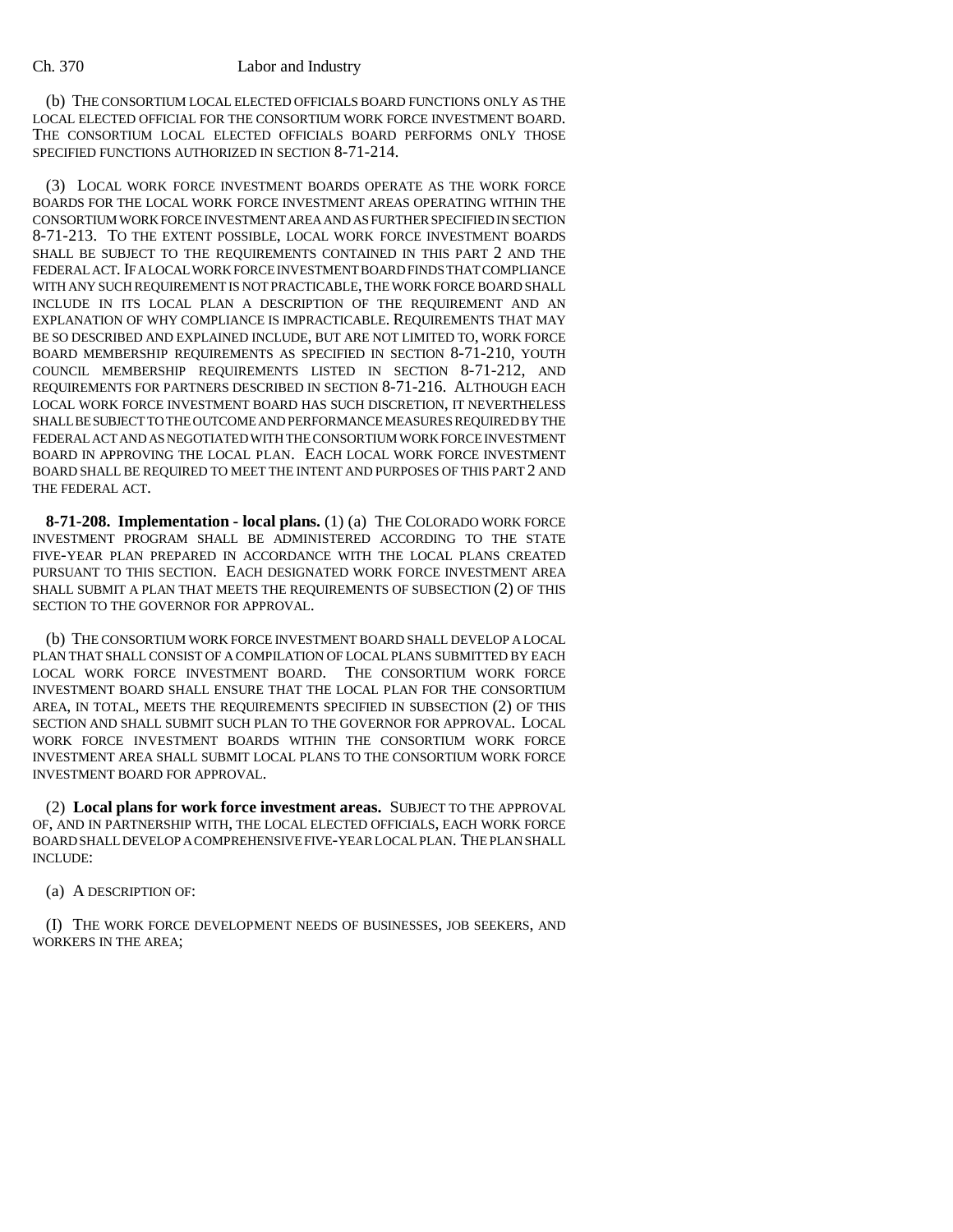(II) THE CURRENT AND PROJECTED EMPLOYMENT OPPORTUNITIES IN THE AREA; AND

(III) THE JOB SKILLS NECESSARY TO OBTAIN SUCH EMPLOYMENT OPPORTUNITIES;

(b) A DESCRIPTION OF THE WORK FORCE INVESTMENT PROGRAM TO BE ESTABLISHED IN THE WORK FORCE INVESTMENT AREA, INCLUDING:

(I) HOW THE WORK FORCE BOARD WILL ENSURE THE CONTINUOUS IMPROVEMENT OF ELIGIBLE PROVIDERS OF SERVICES THROUGH THE SYSTEM AND ENSURE THAT SUCH PROVIDERS MEET THE EMPLOYMENT NEEDS OF LOCAL EMPLOYERS AND PARTICIPANTS;

(II) A COPY OF EACH MEMORANDUM OF UNDERSTANDING BETWEEN THE WORK FORCE BOARD AND EACH OF THE FEDERALLY REQUIRED ONE-STOP PARTNERS CONCERNING THE OPERATION OF THE WORK FORCE INVESTMENT PROGRAM IN THE LOCAL AREA; AND

(III) A DESCRIPTION OF THE LOCAL LEVELS OF PERFORMANCE NEGOTIATED WITH THE GOVERNOR AND LOCAL ELECTED OFFICIALS, FOR THE PURPOSE OF MEASURING THE PERFORMANCE OF THE LOCAL AREA AND TO BE USED BY THE WORK FORCE BOARD FOR MEASURING THE PERFORMANCE OF THE LOCAL FISCAL AGENT, IF DESIGNATED, ELIGIBLE PROVIDERS, AND THE WORK FORCE INVESTMENT PROGRAM IN THE LOCAL AREA;

(c) A DESCRIPTION AND ASSESSMENT OF THE TYPE AND AVAILABILITY OF ADULT AND DISLOCATED WORKER EMPLOYMENT AND TRAINING ACTIVITIES IN THE LOCAL AREA;

(d) A DESCRIPTION OF HOW THE WORK FORCE BOARD WILL COORDINATE WORK FORCE INVESTMENT ACTIVITIES CARRIED OUT IN THE AREA WITH STATEWIDE RAPID RESPONSE ACTIVITIES, AS APPROPRIATE;

(e) A DESCRIPTION AND ASSESSMENT OF THE TYPE AND AVAILABILITY OF YOUTH ACTIVITIES IN THE AREA, INCLUDING AN IDENTIFICATION OF SUCCESSFUL PROVIDERS OF SUCH ACTIVITIES;

(f) A DESCRIPTION OF THE PROCESS USED BY THE WORK FORCE BOARD TO PROVIDE AN OPPORTUNITY FOR PUBLIC COMMENT, INCLUDING COMMENT BY REPRESENTATIVES OF BUSINESSES AND LABOR ORGANIZATIONS, WHERE APPLICABLE, AND INPUT INTO THE DEVELOPMENT OF THE LOCAL PLAN PRIOR TO SUBMISSION OF THE PLAN;

(g) IDENTIFICATION OF THE ENTITY RESPONSIBLE FOR THE DISBURSAL OF TITLE I MONEYS DESCRIBED IN SECTION 8-71-219 AS DETERMINED BY THE LOCAL ELECTED OFFICIALS OR THE GOVERNOR PURSUANT TO SAID SECTION;

(h) A DESCRIPTION OF THE COMPETITIVE PROCESS TO BE USED TO AWARD THE GRANTS AND CONTRACTS IN THE WORK FORCE INVESTMENT AREA FOR ACTIVITIES IMPLEMENTED PURSUANT TO THIS PART 2; AND

(i) SUCH OTHER INFORMATION AS THE GOVERNOR MAY REQUIRE.

(3) **Process.** PRIOR TO THE DATE THE WORK FORCE BOARD SUBMITS A LOCAL PLAN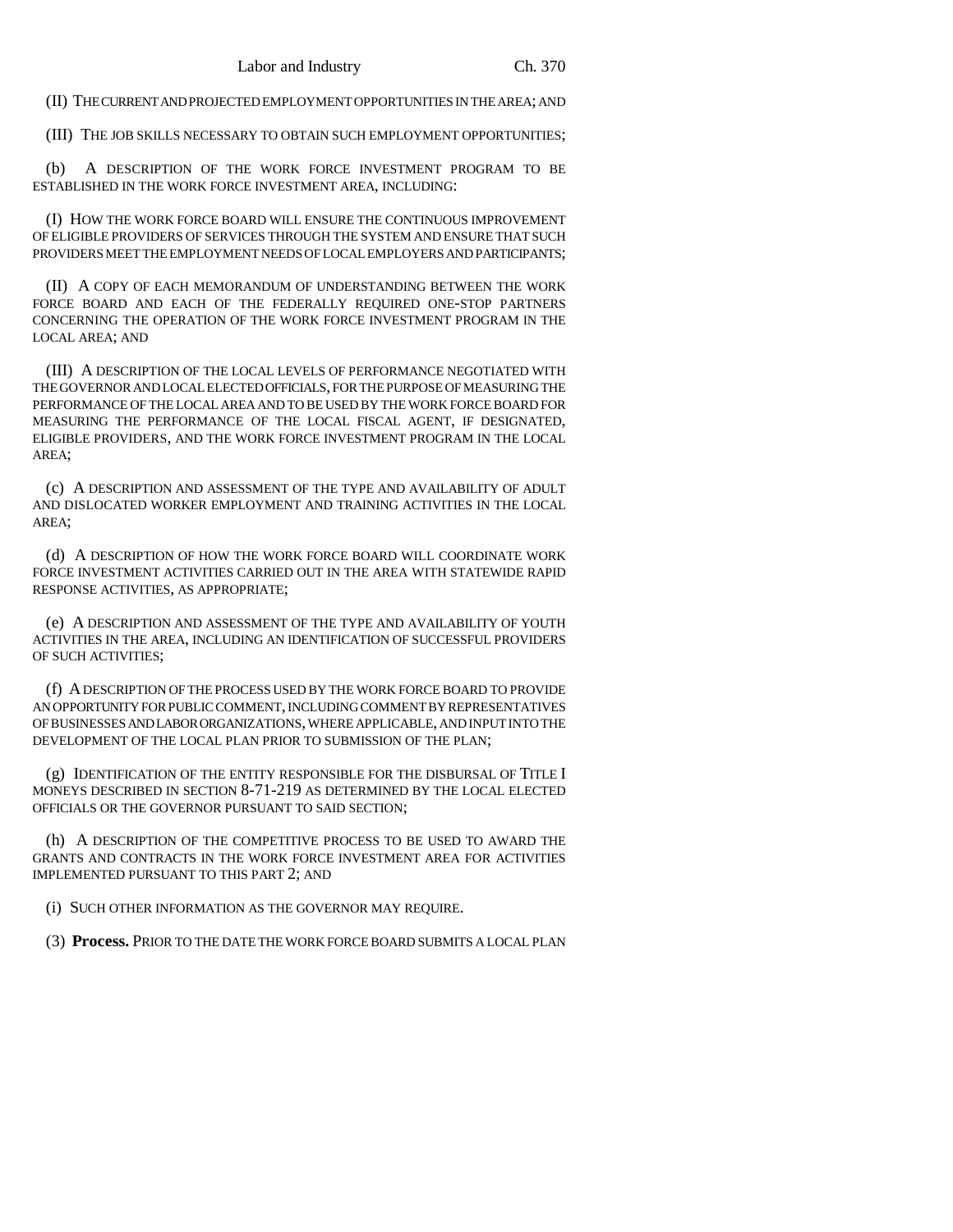UNDER THIS SECTION, THE WORK FORCE BOARD SHALL:

(a) MAKE AVAILABLE COPIES OF THE LOCAL PLAN TO THE PUBLIC THROUGH SUCH MEANS AS PUBLIC HEARINGS AND LOCAL NEWS MEDIA INCLUDING, WHERE FEASIBLE, THE INTERNET;

(b) ALLOW MEMBERS OF THE WORK FORCE BOARD AND MEMBERS OF THE PUBLIC, INCLUDING REPRESENTATIVES OF BUSINESS AND LABOR ORGANIZATIONS, TO SUBMIT COMMENTS ON THE PROPOSED PLAN TO THE WORK FORCE BOARD BEGINNING ON THE DATE ON WHICH THE PROPOSED LOCAL PLAN IS MADE AVAILABLE AND CONTINUING FOR A PERIOD OF THIRTY DAYS; AND

(c) INCLUDE WITH THE LOCAL PLAN SUBMITTED TO THE GOVERNOR UNDER THIS SECTION ANY SUCH COMMENTS THAT REPRESENT DISAGREEMENT WITH THE PLAN.

(4) **Plan submission and approval.** A LOCAL PLAN SUBMITTED TO THE GOVERNOR UNDER THIS SECTION SHALL BE CONSIDERED TO BE APPROVED BY THE GOVERNOR AT THE END OF THE NINETY-DAY PERIOD THAT SHALL BEGIN ON THE DAY THE GOVERNOR RECEIVES THE PLAN, UNLESS THE GOVERNOR MAKES A WRITTEN DETERMINATION DURING THE NINETY-DAY PERIOD THAT:

(a) DEFICIENCIES IN ACTIVITIES CARRIED OUT UNDER THIS PART 2 HAVE BEEN IDENTIFIED, AND THE AREA HAS NOT MADE ACCEPTABLE PROGRESS IN IMPLEMENTING CORRECTIVE MEASURES TO ADDRESS THE DEFICIENCIES; OR

(b) THE PLAN DOES NOT COMPLY WITH REQUIREMENTS UNDER THE FEDERAL ACT.

**8-71-209. State work force investment plan.** (1) IN ACCORDANCE WITH THE FEDERAL ACT, THE GOVERNOR SHALL SUBMIT TO THE FEDERAL GOVERNMENT A STATE PLAN THAT OUTLINES A FIVE-YEAR STRATEGY FOR THE COLORADO WORK FORCE INVESTMENT PROGRAM THAT MEETS THE REQUIREMENTS OF THE FEDERAL ACT. IN ADDITION TO THE PLAN REQUIREMENTS SPECIFIED IN SUBSECTION (2) OF THIS SECTION, THE STATE PLAN SHALL BE BASED UPON AND CONSISTENT WITH THE LOCAL PLANS SUBMITTED TO THE GOVERNOR PURSUANT TO SECTION 8-71-208.

(2) **Content.** THE STATE PLAN SHALL INCLUDE:

(a) A DESCRIPTION OF THE STATE COUNCIL, INCLUDING HOW THE STATE COUNCIL COLLABORATED IN THE DEVELOPMENT OF THE STATE PLAN AND A DESCRIPTION OF HOW THE STATE COUNCIL WILL CONTINUE TO COLLABORATE IN CARRYING OUT THE FUNCTIONS OF THE STATE COUNCIL SPECIFIED IN SECTION 8-71-222;

(b) A DESCRIPTION OF STATE-IMPOSED REQUIREMENTS FOR THE COLORADO WORK FORCE INVESTMENT PROGRAM;

(c) A DESCRIPTION OF THE PERFORMANCE ACCOUNTABILITY STANDARDS THAT APPLY TO WORK FORCE ACTIVITIES;

(d) INFORMATION DESCRIBING:

(I) THE NEEDS OF THE STATE WITH REGARD TO CURRENT AND PROJECTED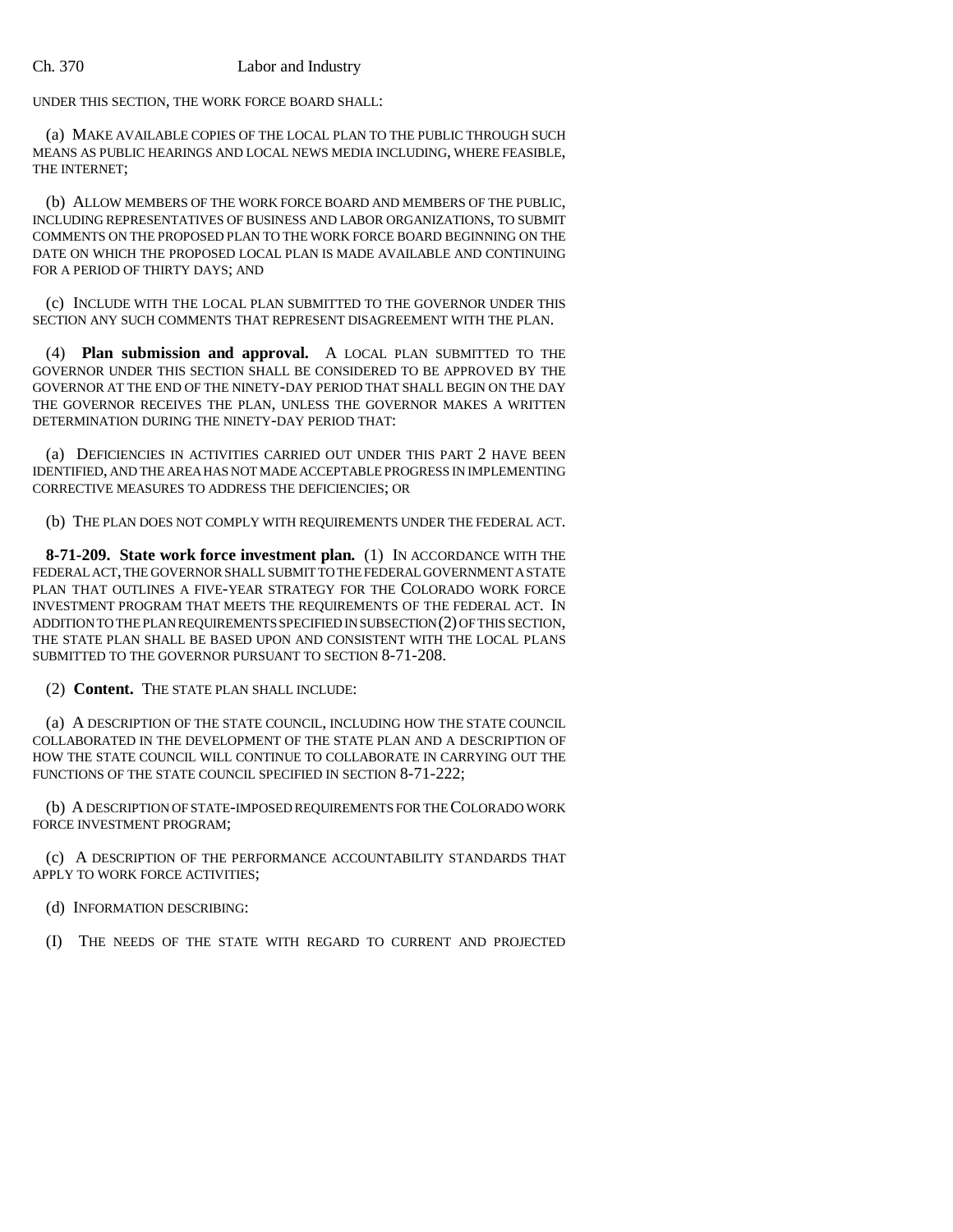EMPLOYMENT OPPORTUNITIES, BY OCCUPATION;

(II) THE JOB SKILLS NECESSARY TO OBTAIN SUCH EMPLOYMENT OPPORTUNITIES;

(III) THE SKILLS AND ECONOMIC NEEDS OF THE STATE'S EXISTING WORK FORCE; AND

(IV) THE TYPE AND AVAILABILITY OF WORK FORCE ACTIVITIES IN THE STATE;

(e) AN IDENTIFICATION OF THE WORK FORCE INVESTMENT AREAS IN THE STATE, DESIGNATED WORK FORCE INVESTMENT AREAS, THE CONSORTIUM WORK FORCE INVESTMENT AREA, AND THE LOCAL WORK FORCE INVESTMENT AREAS IN THE CONSORTIUM AREA, WHICH SHALL INCLUDE A DESCRIPTION OF THE PROCESS USED FOR THE DESIGNATION OF SUCH AREAS;

(f) IDENTIFICATION OF THE CRITERIA TO BE USED BY LOCAL ELECTED OFFICIALS FOR THE APPOINTMENT OF MEMBERS OF WORK FORCE BOARDS;

(g) THE DETAILED PLANS REQUIRED UNDER THE FEDERAL "WAGNER-PEYSER ACT", 29 U.S.C. SEC. 49a ET SEQ.;

(h) A DESCRIPTION OF THE PROCEDURES THAT WILL BE TAKEN BY THE STATE TO ASSURE COORDINATION OF AND AVOID DUPLICATION AMONG:

(I) WORK FORCE INVESTMENT ACTIVITIES AUTHORIZED PURSUANT TO THE FEDERAL ACT AND THIS PART 2;

(II) ADDITIONAL FEDERAL PROGRAMS AUTHORIZED TO BE INCLUDED IN WORK FORCE SYSTEMS;

(i) A DESCRIPTION OF THE COMMON DATA COLLECTION AND REPORTING PROCESSES USED FOR THE PROGRAMS AND ACTIVITIES DESCRIBED IN PARAGRAPH (h) OF THIS SUBSECTION  $(2)$ :

(j) A DESCRIPTION OF THE PROCESS USED BY THE STATE, CONSISTENT WITH THE PROCESS FOR LOCAL PLANS SPECIFIED IN SECTION 8-71-208 (3), TO PROVIDE AN OPPORTUNITY FOR PUBLIC COMMENT, INCLUDING COMMENT BY REPRESENTATIVES OF BUSINESSES AND REPRESENTATIVES OF LABOR ORGANIZATIONS, AND INPUT INTO DEVELOPMENT OF THE PLAN PRIOR TO SUBMISSION OF THE PLAN;

(k) INFORMATION IDENTIFYING HOW THE STATE WILL USE TITLE I MONEYS THE STATE RECEIVES UNDER THE FEDERAL ACT TO LEVERAGE OTHER FEDERAL, STATE, LOCAL, AND PRIVATE RESOURCES IN ORDER TO MAXIMIZE THE EFFECTIVENESS OF SUCH RESOURCES AND TO EXPAND THE PARTICIPATION OF BUSINESS, EMPLOYEES, AND INDIVIDUALS IN THE COLORADO WORK FORCE INVESTMENT PROGRAM;

(l) ASSURANCES THAT THE STATE WILL CONTINUE TO PROVIDE, IN ACCORDANCE WITH FEDERAL REQUIREMENTS FOR FISCAL CONTROL, ACCOUNTING PROCEDURES THAT MAY BE NECESSARY TO ENSURE THE PROPER DISBURSEMENT OF, AND ACCOUNTING FOR, TITLE I MONEYS PAID BY THE FEDERAL GOVERNMENT TO THE STATE AND ALLOCATED TO THE WORK FORCE INVESTMENT AREAS;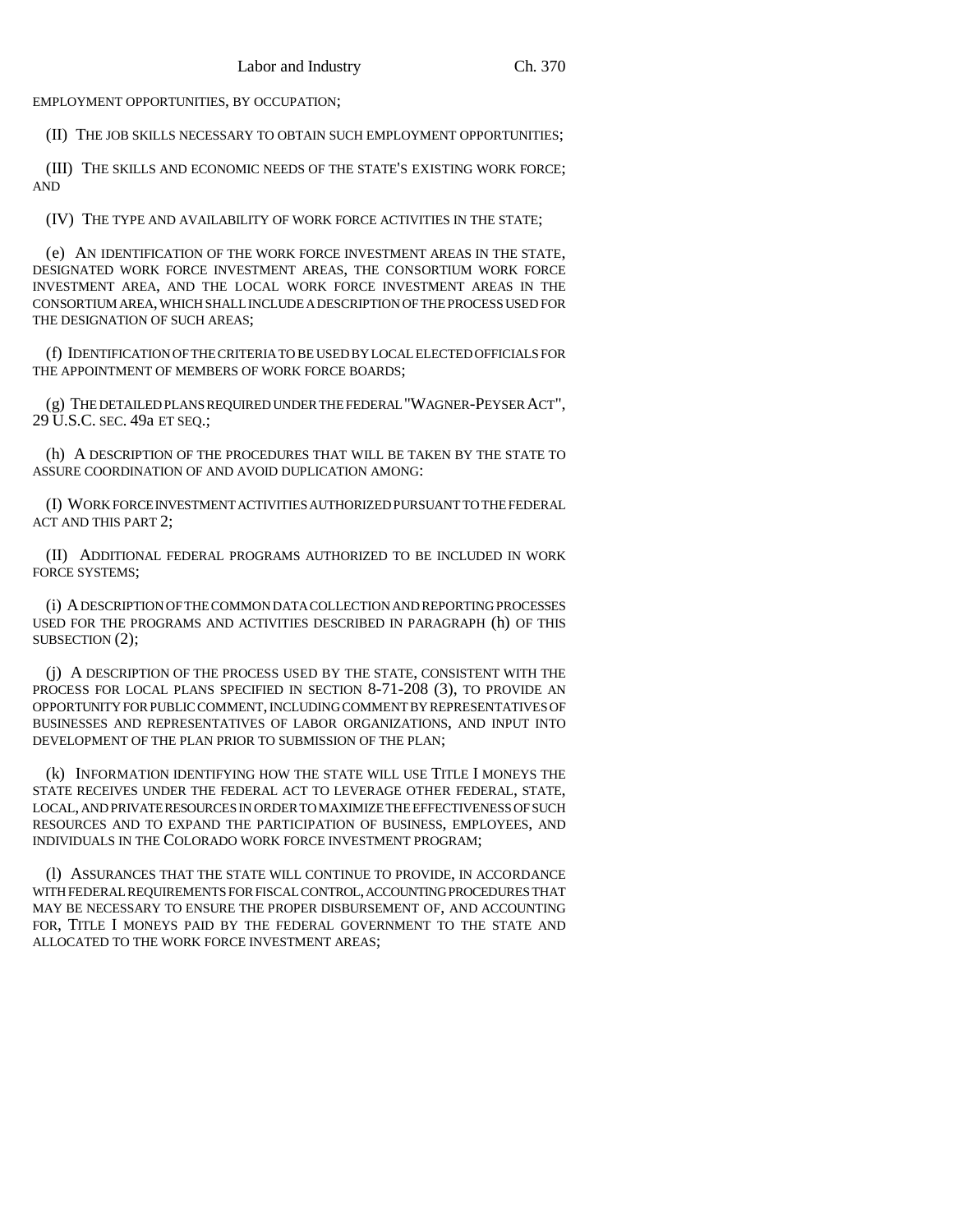(m) A DESCRIPTION OF THE METHODS AND FACTORS THE STATE WILL USE IN DISTRIBUTING TITLE I MONEYS TO LOCAL AREAS FOR YOUTH ACTIVITIES AND ADULT EMPLOYMENT AND TRAINING ACTIVITIES, IN ACCORDANCE WITH THE PROVISIONS OF SECTION 8-71-221;

(n) A DESCRIPTION OF HOW THE STATE CONSULTED WITH THE LOCAL ELECTED OFFICIALS IN WORK FORCE INVESTMENT AREAS THROUGHOUT THE STATE IN DETERMINING SUCH MONEY DISTRIBUTION, IN ACCORDANCE WITH THE PROVISIONS OF SECTION 8-71-221;

(o) A DESCRIPTION OF THE FORMULA FOR THE ALLOCATION OF TITLE I MONEYS TO WORK FORCE INVESTMENT AREAS FOR DISLOCATED WORKER EMPLOYMENT AND TRAINING ACTIVITIES, IN ACCORDANCE WITH THE PROVISIONS OF SECTION 8-71-221;

(p) INFORMATION SPECIFYING THE ACTIONS THAT CONSTITUTE A CONFLICT OF INTEREST PROHIBITED IN THE STATE AS SET FORTH FOR MEMBERS OF THE STATE COUNCIL DESCRIBED IN SECTION 24-46.3-101,C.R.S., OR MEMBERS OF WORK FORCE BOARDS;

(q) A DESCRIPTION OF THE STRATEGY OF THE STATE FOR ASSISTING LOCAL GOVERNMENTS IN THE DEVELOPMENT AND IMPLEMENTATION OF A FULLY OPERATIONAL WORK FORCE INVESTMENT PROGRAM IN THE STATE;

(r) A DESCRIPTION OF THE APPEALS PROCESS ALLOWING A COUNTY OR GROUP OF COUNTIES THAT REQUESTS BUT IS NOT GRANTED AUTHORITY TO FORM A WORK FORCE INVESTMENT AREA TO SUBMIT AN APPEAL OF SUCH DECISION TO THE STATE COUNCIL;

(s) A DESCRIPTION OF THE COMPETITIVE PROCESS TO BE USED BY THE STATE TO AWARD GRANTS AND CONTRACTS IN THE STATE FOR ACTIVITIES CARRIED OUT BY THE STATE UNDER THIS PART 2; AND

(t) A DESCRIPTION OF THE EMPLOYMENT AND TRAINING ACTIVITIES AND YOUTH ACTIVITIES PROVIDED BY WORK FORCE INVESTMENT AREAS.

(3) THE STATE PLAN SHALL ALSO INCLUDE, TO THE EXTENT PRACTICABLE, HOW THE STATE WILL PURSUE COORDINATION AND INTEGRATION WITH OTHER APPLICABLE FEDERAL AND STATE PROGRAMS IN WORK FORCE INVESTMENT AREAS.

**8-71-210. Work force boards - membership.** (1) THERE SHALL BE ESTABLISHED, IN EACH WORK FORCE INVESTMENT AREA OF THE STATE, A WORK FORCE BOARD, WHICH SHALL BE APPOINTED BY THE LOCAL ELECTED OFFICIALS OF THE WORK FORCE INVESTMENT AREA TO OVERSEE THE ONE-STOP CAREER CENTER OR WORK FORCE INVESTMENT PROGRAM IN THAT COUNTY OR AREA. WORK FORCE BOARDS OPERATE IN PARTNERSHIP WITH AND SUBJECT TO THE APPROVAL OF THE LOCAL ELECTED OFFICIALS FOR THE WORK FORCE INVESTMENT AREA. SUCH BOARDS ARE AUTHORIZED TO OPERATE ONLY WITH THE APPROVAL OF THE LOCAL ELECTED OFFICIALS. SUBJECT TO REQUIREMENTS UNDER THE FEDERAL ACT, THE MEMBERSHIP AND FUNCTIONS OF THE BOARDS SHALL BE DETERMINED BY THE LOCAL ELECTED OFFICIALS.

(2) MEMBERSHIP OF EACH SUCH BOARD SHALL INCLUDE, AT A MINIMUM: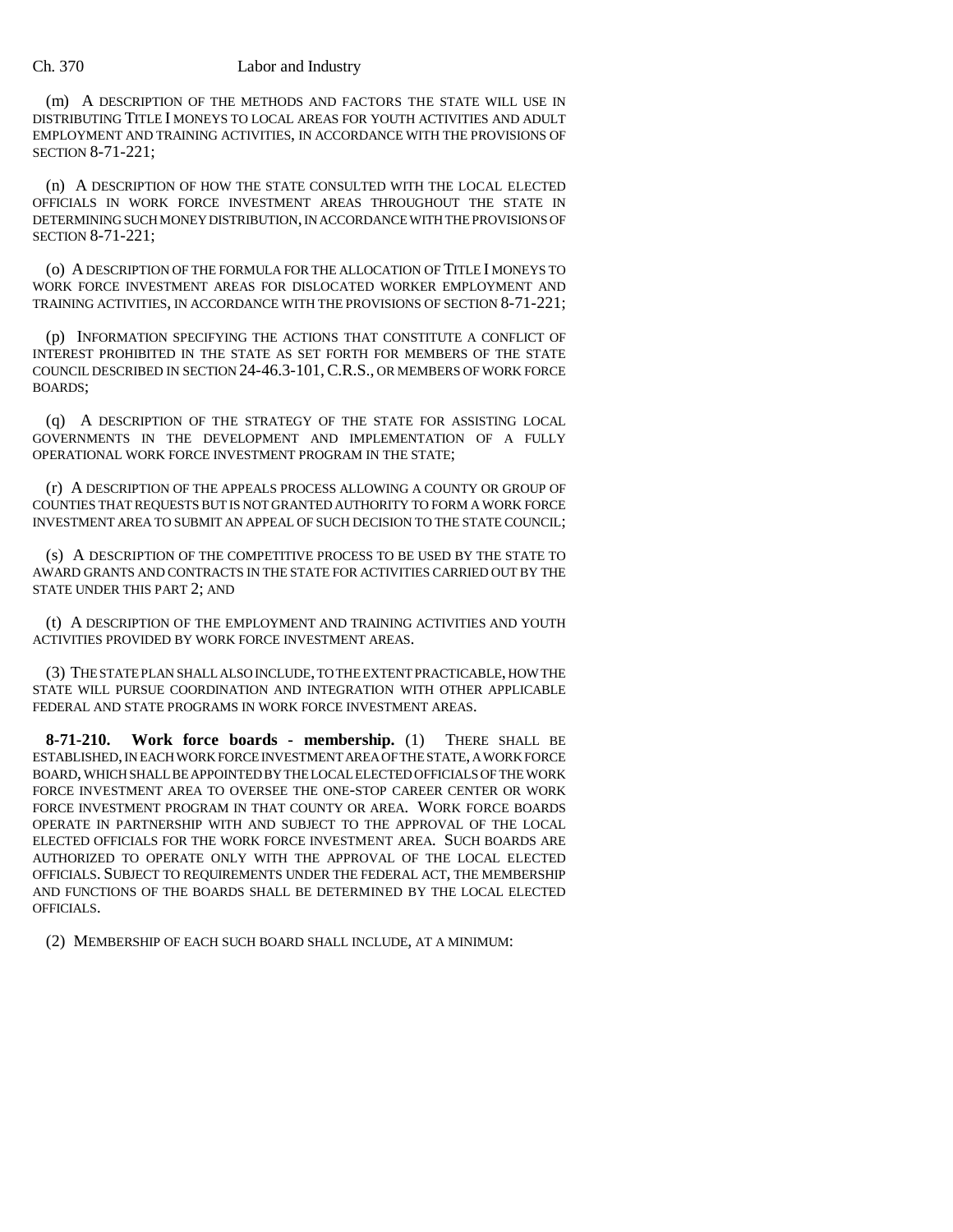(a) REPRESENTATIVES OF BUSINESS IN THE WORK FORCE INVESTMENT AREA WHO ARE OWNERS OF BUSINESSES, WHO REPRESENT BUSINESSES WITH EMPLOYMENT OPPORTUNITIES THAT REFLECT THE EMPLOYMENT OPPORTUNITIES OF THE LOCAL AREA, AND WHO ARE APPOINTED FROM AMONG INDIVIDUALS NOMINATED BY LOCAL BUSINESS ORGANIZATIONS AND BUSINESS TRADE ASSOCIATIONS;

(b) REPRESENTATIVES OF LOCAL EDUCATIONAL ENTITIES, WHICH MAY INCLUDE PUBLIC SCHOOLS, BOARDS OF COOPERATIVE EDUCATIONAL SERVICES, PRIVATE OCCUPATIONAL SCHOOLS, AND PRIVATE OR CHARTER SCHOOLS;

(c) REPRESENTATIVES OF ORGANIZED LABOR FOR THOSE WORK FORCE INVESTMENT AREAS THAT HAVE ORGANIZED LABOR ORGANIZATIONS;

(d) REPRESENTATIVES OF COMMUNITY-BASED ORGANIZATIONS AT LEAST ONE OF WHOM MAY REPRESENT THE NEEDS OF PERSONS WITH DISABILITIES:

(e) REPRESENTATIVES OF ECONOMIC DEVELOPMENT AGENCIES, INCLUDING PRIVATE SECTOR ECONOMIC DEVELOPMENT ENTITIES; AND

(f) REPRESENTATIVES OF EACH OF THE WORK FORCE PARTNERS FOR THE WORK FORCE INVESTMENT AREA.

(3) MEMBERS OF THE WORK FORCE BOARD WHO REPRESENT ORGANIZATIONS, AGENCIES, OR OTHER ENTITIES SHALL BE INDIVIDUALS WITH OPTIMUM POLICY-MAKING AUTHORITY WITHIN SUCH ORGANIZATIONS, AGENCIES, OR ENTITIES.

(4) A MAJORITY OF THE MEMBERS OF EACH WORK FORCE BOARD SHALL BE THE BUSINESS REPRESENTATIVES SPECIFIED IN PARAGRAPH (a) OF SUBSECTION (2) OF THIS SECTION.

(5) EACH WORK FORCE BOARD SHALL ELECT A CHAIRPERSON FOR THE BOARD FROM AMONG THE BUSINESS REPRESENTATIVES SPECIFIED IN PARAGRAPH (a) OF SUBSECTION (2) OF THIS SECTION.

**8-71-211. Functions of work force boards.** (1) EACH WORK FORCE BOARD SHALL, IN PARTNERSHIP WITH AND SUBJECT TO THE APPROVAL OF THE LOCAL ELECTED OFFICIALS FOR THE WORK FORCE INVESTMENT AREA, CONDUCT THE FOLLOWING FUNCTIONS:

(a) DEVELOP THE LOCAL PLAN;

(b) DESIGNATE, CERTIFY, AND OVERSEE WORK FORCE INVESTMENT PROGRAMS;

(c) SELECT ONE-STOP OPERATORS TO OPERATE THE ONE-STOP CAREER CENTER IN A LOCAL AREA;

(d) AUTHORIZE GRANTS FOR YOUTH SERVICES;

(e) IDENTIFY ELIGIBLE PROVIDERS OF INTENSIVE SERVICES, IF ONE-STOP OPERATORS DO NOT PROVIDE SUCH SERVICES, AND TRAINING SERVICES;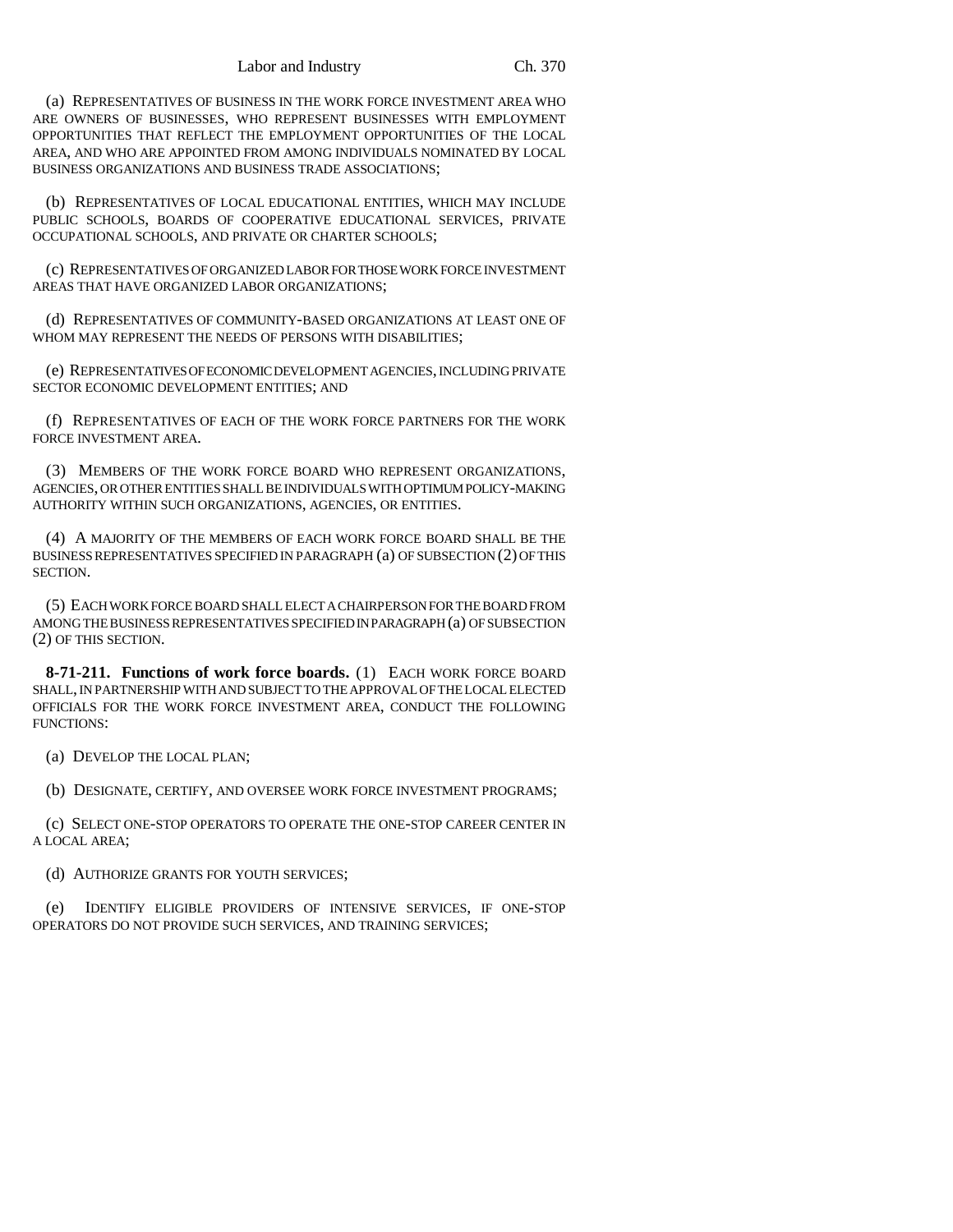(f) DEVELOP AND ENTER INTO MEMORANDUMS OF UNDERSTANDING WITH WORK FORCE PARTNERS SPECIFIED IN SECTION 8-71-216 (1);

(g) DEVELOP A BUDGET FOR THE PURPOSE OF CARRYING OUT THE DUTIES OF THE WORK FORCE BOARD;

(h) NEGOTIATE LOCAL PERFORMANCE MEASURES;

(i) OVERSEE AND ASSIST IN STATEWIDE EMPLOYMENT STATISTICS SYSTEMS;

(j) COORDINATE AND DEVELOP EMPLOYER LINKAGES WITH WORK FORCE INVESTMENT ACTIVITIES CARRIED OUT IN THE LOCAL AREA, INCLUDING COORDINATION OF ECONOMIC DEVELOPMENT STRATEGIES; AND

(k) PROMOTE PARTICIPATION OF PRIVATE EMPLOYERS WITH THE WORK FORCE INVESTMENT PROGRAM WHILE ENSURING THE EFFECTIVE PROVISION, THROUGH THE WORK FORCE SYSTEM, OF CONNECTING, BROKERING, AND COACHING ACTIVITIES THROUGH INTERMEDIARIES SUCH AS THE ONE-STOP OPERATOR IN THE LOCAL AREA OR THROUGH OTHER ORGANIZATIONS TO ASSIST SUCH EMPLOYERS IN MEETING THEIR HIRING NEEDS.

(2) THE WORK FORCE BOARD SHALL NOT PROVIDE TRAINING SERVICES; EXCEPT THAT THE GOVERNOR MAY WAIVE THIS PROHIBITION ANNUALLY IF THE WORK FORCE BOARD IS A QUALIFIED PROVIDER OF TRAINING THAT IS IN DEMAND AND IN SHORT SUPPLY FOR THAT COUNTY OR AREA.

(3) WORK FORCE BOARDS ARE AUTHORIZED TO OPERATE ONLY WITH THE APPROVAL OF THE LOCAL ELECTED OFFICIALS AND GOVERNOR.

**8-71-212. Youth council.** (1) EACH WORK FORCE BOARD SHALL ESTABLISH, AS A SUBGROUP WITHIN THE WORK FORCE BOARD, A YOUTH COUNCIL. THE YOUTH COUNCIL SHALL BE APPOINTED BY THE WORK FORCE BOARD WITH THE COOPERATION AND APPROVAL OF THE LOCAL ELECTED OFFICIALS. MEMBERS OF THE YOUTH COUNCIL WHO ARE NOT MEMBERS OF THE WORK FORCE BOARD SHALL BE VOTING MEMBERS OF THE YOUTH COUNCIL, BUT NOT VOTING MEMBERS OF THE WORK FORCE BOARD.

(2) **Membership.** MEMBERSHIP OF THE YOUTH COUNCIL SHALL BE AS REQUIRED UNDER THE FEDERAL ACT AND SHALL INCLUDE:

(a) MEMBERS OF THE WORK FORCE BOARD WITH A SPECIAL INTEREST OR EXPERTISE IN YOUTH POLICY;

(b) REPRESENTATIVES OF YOUTH SERVICE AGENCIES, INCLUDING JUVENILE JUSTICE AND LOCAL LAW ENFORCEMENT AGENCIES, AND REPRESENTATIVES OF LOCAL PUBLIC HOUSING AUTHORITIES;

(c) PARENTS OF ELIGIBLE YOUTH SEEKING ASSISTANCE UNDER THE YOUTH GRANT PROVISIONS OF THE FEDERAL ACT THAT MAY INCLUDE PARENTS REPRESENTING ISSUES AFFECTING YOUTH WITH DISABILITIES;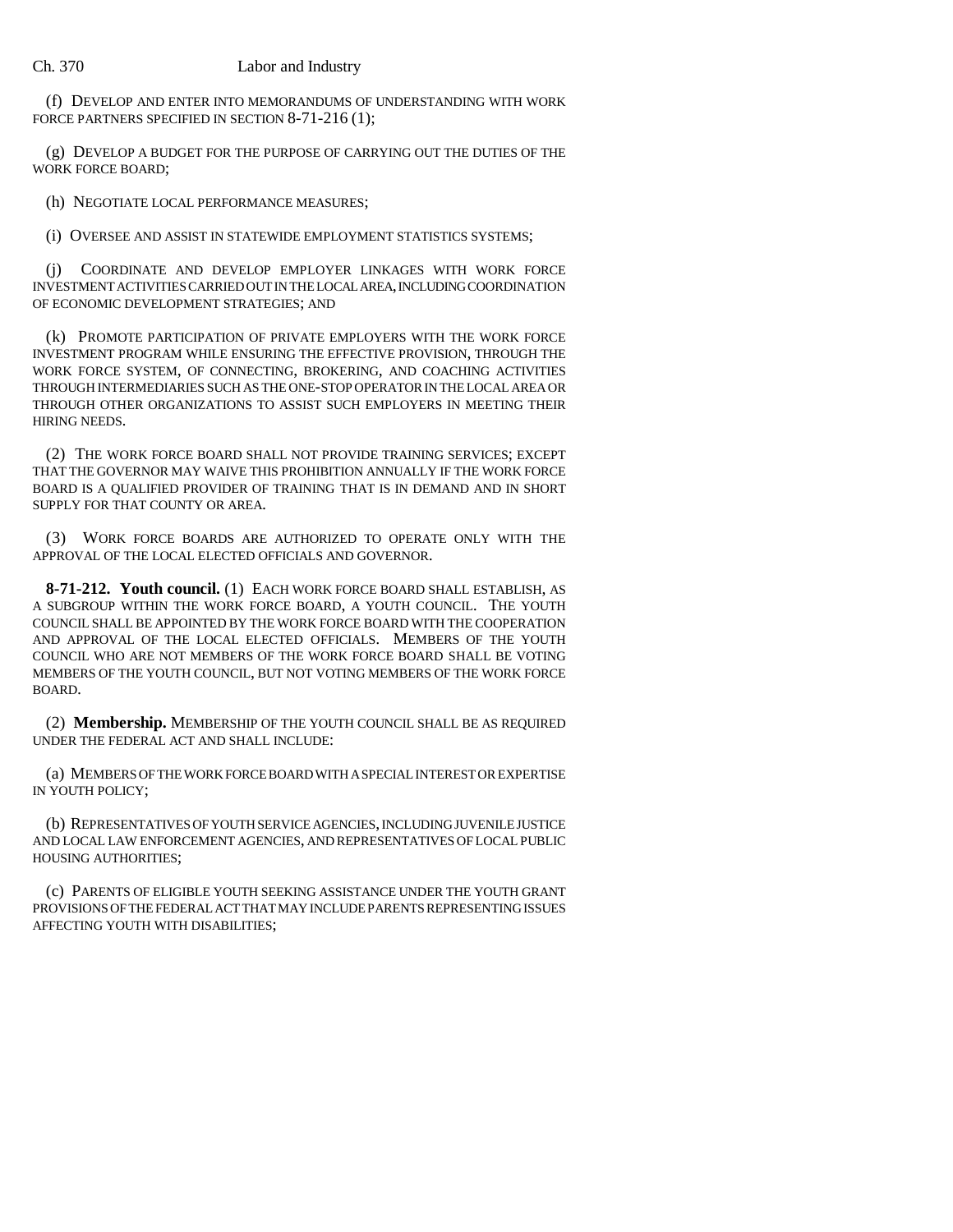(d) INDIVIDUALS, INCLUDING FORMER PARTICIPANTS AND REPRESENTATIVES OR ORGANIZATIONS, THAT HAVE EXPERIENCE RELATING TO YOUTH ACTIVITIES;

(e) REPRESENTATIVE OF THE FEDERAL JOB CORPS IF REPRESENTED IN THE LOCAL AREA; AND

(f) OTHER INDIVIDUALS AS THE BOARD, IN COOPERATION WITH AND WITH THE APPROVAL OF THE LOCAL ELECTED OFFICIALS, DETERMINE TO BE APPROPRIATE.

(3) **Duties.** THE YOUTH COUNCIL SHALL PERFORM THE FOLLOWING DUTIES AS SPECIFIED IN THE FEDERAL ACT:

(a) DEVELOP THE PORTION OF THE LOCAL PLAN RELATING TO ELIGIBLE YOUTH, AS DETERMINED BY THE CHAIRPERSON OF THE WORK FORCE BOARD;

(b) SUBJECT TO THE APPROVAL OF THE WORK FORCE BOARD AND CONSISTENT WITH SECTION 123 OF THE FEDERAL ACT, RECOMMEND ELIGIBLE PROVIDERS OF YOUTH ACTIVITIES TO BE AWARDED GRANTS OR CONTRACTS ON A COMPETITIVE BASIS BY THE BOARD TO CARRY OUT YOUTH ACTIVITIES;

(c) CONDUCT PERFORMANCE OVERSIGHT OF ELIGIBLE PROVIDERS OF YOUTH ACTIVITIES IN THE LOCAL AREA;

(d) COORDINATE YOUTH ACTIVITIES AUTHORIZED UNDER SECTION 129 OF THE FEDERAL ACT IN THE LOCAL AREA; AND

(e) OTHER DUTIES DETERMINED TO BE APPROPRIATE BY THE CHAIRPERSON OF THE WORK FORCE BOARD.

**8-71-213. Consortium work force investment board.** (1) THERE SHALL BE ESTABLISHED IN THE CONSORTIUM WORK FORCE INVESTMENT AREA THE CONSORTIUM WORK FORCE INVESTMENT BOARD, WHICH SHALL BE APPOINTED BY THE CONSORTIUM LOCAL ELECTED OFFICIALS BOARD. AT A MINIMUM, THE MEMBERSHIP OF THE CONSORTIUM BOARD SHALL CONSIST OF REPRESENTATIVES WHO ARE MEMBERS OF LOCAL WORK FORCE INVESTMENT BOARDS. THE CONSORTIUM BOARD SHALL MEET THE MEMBERSHIP REQUIREMENTS UNDER THE FEDERAL ACT FOR A WORK FORCE BOARD FOR EACH LOCAL WORK FORCE INVESTMENT AREA OF THE CONSORTIUM; EXCEPT THAT MEMBERS, AS APPROPRIATE, MAY REPRESENT MORE THAN ONE ENTITY SPECIFIED BY THE FEDERAL ACT FOR THE PURPOSE OF MEETING LOCAL WORK FORCE INVESTMENT BOARD MEMBERSHIP REQUIREMENTS. THE CONSORTIUM BOARD SHALL DEVELOP ITS OWN OPERATIONAL PROCEDURES.

(2) **Functions of consortium board - delegation to local boards.** UNLESS OTHERWISE SPECIFIED IN THIS SECTION AND SUBJECT TO FEDERAL LAW, THE CONSORTIUM BOARD SHALL DELEGATE TO THE LOCAL WORK FORCE INVESTMENT BOARDS IN THE CONSORTIUM AREA SUCH LOCAL WORK FORCE INVESTMENT BOARD AUTHORITY AND FUNCTIONS SPECIFIED UNDER THIS PART 2 AND THE FEDERAL ACT. AUTHORITY AND FUNCTIONS OF THE CONSORTIUM BOARD SHALL BE LIMITED TO THE FOLLOWING:

(a) MEETING THE FEDERAL MEMBERSHIP REQUIREMENTS FOR A DESIGNATED WORK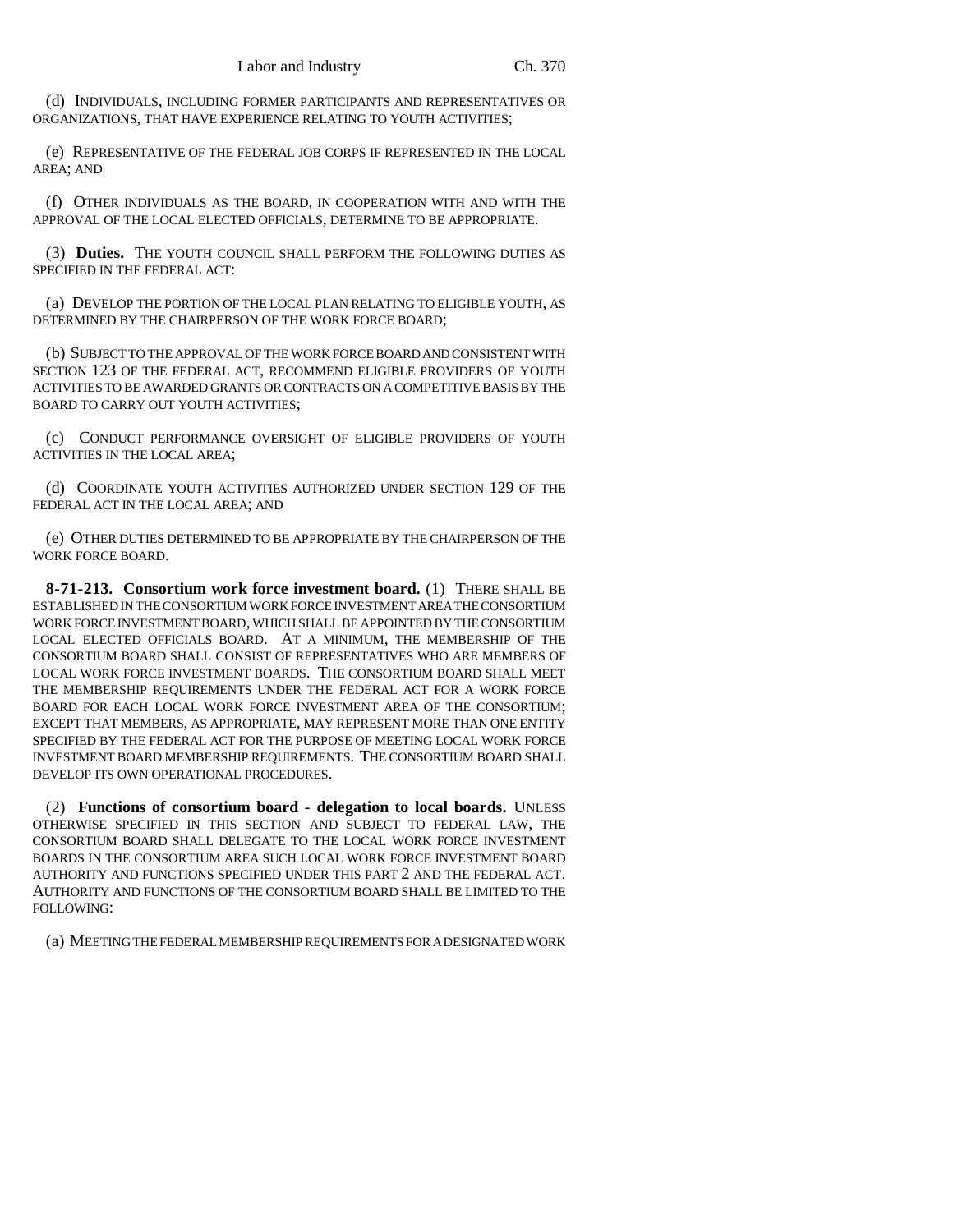FORCE INVESTMENT BOARD FOR THE LOCAL WORK FORCE INVESTMENT AREAS;

(b) NEGOTIATING WITH, AND APPROVING LOCAL PLANS SUBMITTED BY, LOCAL WORK FORCE INVESTMENT BOARDS;

(c) COMPILING AND CONSOLIDATING EACH APPROVED LOCAL PLAN OF THE CONSORTIUM AREA INTO ONE LOCAL PLAN FOR THE CONSORTIUM AREA AND ENSURING THAT SUCH PLAN MEETS THE REQUIREMENTS UNDER THE FEDERAL ACT FOR A LOCAL PLAN;

(d) SUBMITTING SUCH LOCAL PLAN TO THE GOVERNOR FOR APPROVAL;

(e) NEGOTIATING WITH THE GOVERNOR FOR PERFORMANCE STANDARDS FOR THE CONSORTIUM AREA;

(f) MAKING RECOMMENDATIONS TO THE GOVERNOR CONCERNING PROCEDURES TO TEMPORARILY REPLACE OR CORRECT A LOCAL WORK FORCE INVESTMENT AREA THAT IS OUT OF COMPLIANCE WITH ITS LOCAL PLAN, AS APPROPRIATE;

(g) FACILITATING AND COORDINATING LOCAL WORK FORCE INVESTMENT AREA GRANT APPLICATIONS, AS APPROPRIATE;

(h) ENSURING THAT ANY GRANT MONEYS AWARDED TO A LOCAL WORK FORCE INVESTMENT AREA OR AREAS SHALL BE A DIRECT PASS-THROUGH FROM THE FEDERAL GOVERNMENT TO THE ELIGIBLE LOCAL WORK FORCE INVESTMENT AREA OR AREAS;

(i) ESTABLISHING, AS A SUBGROUP WITHIN THE CONSORTIUM BOARD, A YOUTH COUNCIL APPOINTED BY THE CONSORTIUM BOARD IN COOPERATION WITH THE CONSORTIUM LOCAL ELECTED OFFICIAL BOARD. ESTABLISHMENT OF A CONSORTIUM YOUTH COUNCIL SHALL SERVE TO MEET THE FEDERAL ACT REQUIREMENTS FOR YOUTH COUNCIL MEMBERSHIP. THE CONSORTIUM YOUTH COUNCIL SHALL REVIEW AND COMMENT, AS APPROPRIATE, UPON THAT PORTION OF THE LOCAL PLAN RELATING TO ELIGIBLE YOUTH AND SHALL SUBMIT SUCH PLAN TO THE CONSORTIUM WORK FORCE BOARD. SUBJECT TO FEDERAL LAW, THE CONSORTIUM BOARD SHALL DELEGATE TO THE LOCAL WORK FORCE INVESTMENT BOARDS IN THE CONSORTIUM AREA DUTIES AND FUNCTIONS SPECIFIED IN THE FEDERAL ACT AND IN SECTION 8-71-212 CONCERNING YOUTH COUNCILS.

(j) SUBJECT TO FEDERAL LAW, DELEGATING TO THE LOCAL WORK FORCE INVESTMENT BOARDS IN THE CONSORTIUM AREA DUTIES AND FUNCTIONS SPECIFIED IN THE FEDERAL ACT AND IN SECTIONS 8-71-216 AND 8-71-217 OUTLINING REQUIREMENTS FOR ONE-STOP PARTNERS AND THE MEMORANDUM OF UNDERSTANDING BETWEEN WORK FORCE BOARDS AND ONE-STOP PARTNERS.

(3) **Local work force investment boards.** (a) TO THE EXTENT POSSIBLE AND AS OUTLINED IN THE APPLICABLE LOCAL PLAN, EACH LOCAL WORK FORCE INVESTMENT BOARD SHALL FUNCTION AS SET FORTH IN THE FEDERAL ACT. IN CARRYING OUT ITS DUTIES, THE LOCAL WORK FORCE INVESTMENT BOARD SHALL OPERATE IN PARTNERSHIP WITH, AND SUBJECT TO THE APPROVAL OF, THE LOCAL ELECTED OFFICIALS FOR THE DESIGNATED WORK FORCE INVESTMENT AREA.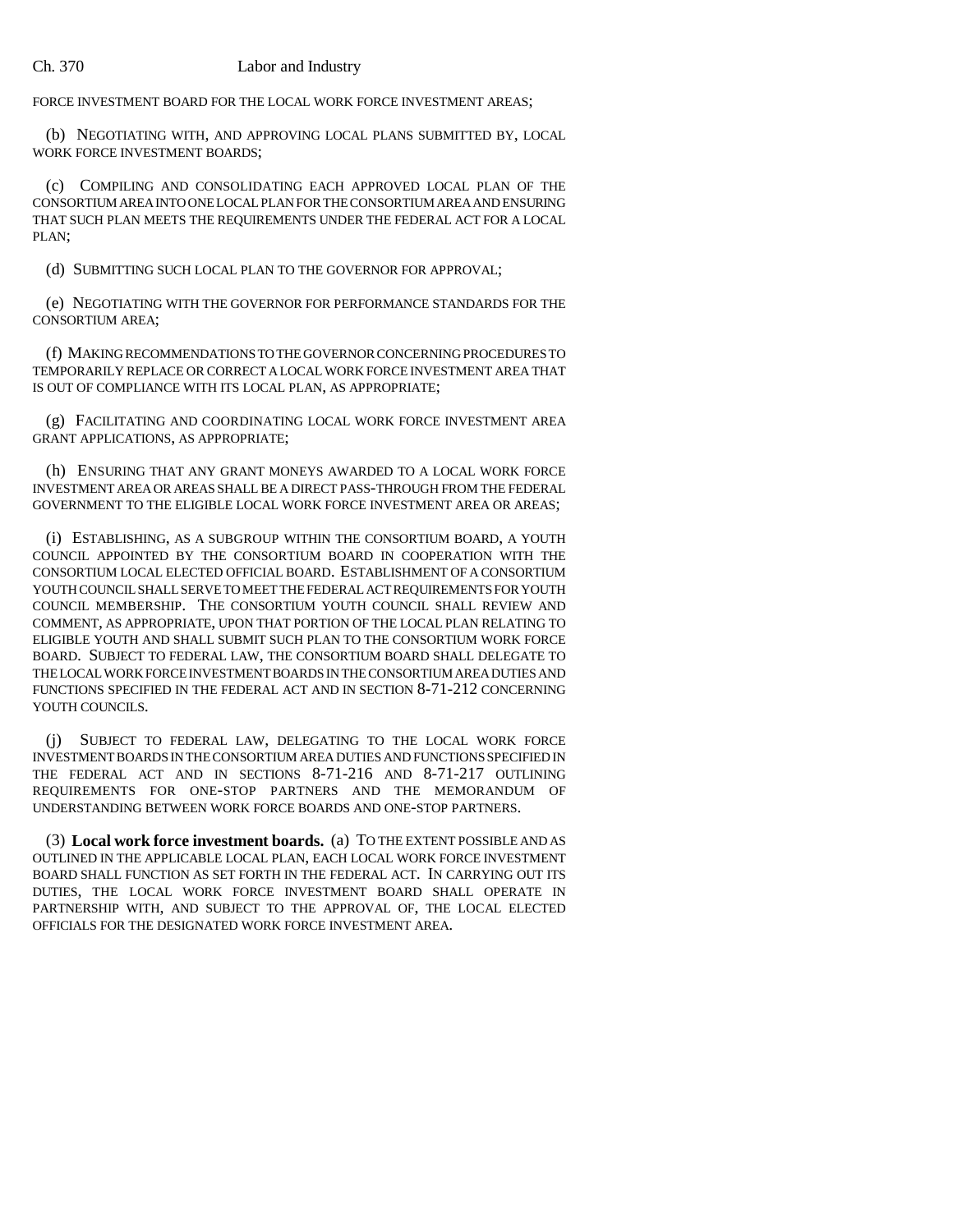(b) **Membership.** NOTWITHSTANDING SECTION 8-71-210 (3), MEMBERS OF EACH LOCAL WORK FORCE INVESTMENT BOARD SHALL BE APPOINTED BY THE LOCAL ELECTED OFFICIALS. MEMBERSHIP, TO THE EXTENT POSSIBLE, SHALL MEET THE REQUIREMENTS OF THE FEDERAL ACT.

(c) **Functions.** NOTWITHSTANDING SECTION 8-71-211, AT A MINIMUM, FUNCTIONS OF THE LOCAL WORK FORCE INVESTMENT BOARD SHALL BE AS SET FORTH IN THIS PART 2 AND THE FEDERAL ACT. IN ADDITION, EACH LOCAL WORK FORCE INVESTMENT BOARD SHALL:

(I) UPON THE APPROVAL OF AND IN PARTNERSHIP WITH THE LOCAL ELECTED OFFICIALS, DEVELOP A COMPREHENSIVE FIVE-YEAR LOCAL PLAN FOR ITS LOCAL WORK FORCE INVESTMENT AREA AND SHALL SUBMIT SUCH LOCAL PLAN FOR APPROVAL TO THE CONSORTIUM WORK FORCE INVESTMENT BOARD. SUCH PLAN SHALL INCLUDE A DESCRIPTION OF THOSE REQUIREMENTS UNDER THE FEDERAL ACT THAT THE LOCAL WORK FORCE INVESTMENT BOARD DETERMINES CANNOT BE REASONABLY MET WHILE STILL FULFILLING THE INTENT AND PURPOSES OF THE FEDERAL ACT.

(II) APPLY FOR FEDERAL GRANTS. EACH LOCAL WORK FORCE INVESTMENT BOARD MAY APPLY FOR NATIONAL PROGRAM GRANTS ON BEHALF OF THE AREA OR IN PARTNERSHIP WITH ANY OTHER WORK FORCE INVESTMENT AREA. ANY NATIONAL PROGRAM GRANT MONEYS AWARDED TO A LOCAL WORK FORCE INVESTMENT AREA SHALL BE A DIRECT PASS-THROUGH FROM THE FEDERAL GOVERNMENT TO THE APPLICABLE WORK FORCE INVESTMENT AREA OR AREAS.

(III) TO THE EXTENT POSSIBLE AND AS OUTLINED IN THE LOCAL PLAN, WITH THE AGREEMENT OF THE LOCAL ELECTED OFFICIALS AND NOTWITHSTANDING THE PROVISIONS OF SECTIONS 8-71-216 AND 8-71-217, DESIGNATE OR CERTIFY THE ONE-STOP PARTNERS AND DEVELOP AND NEGOTIATE THE MEMORANDUM OF UNDERSTANDING AS SET FORTH IN SECTIONS 8-71-216 AND 8-71-217.

(IV) ESTABLISH, AS A SUBGROUP WITHIN THE LOCAL WORK FORCE INVESTMENT BOARD, A YOUTH COUNCIL TO BE APPOINTED BY THE WORK FORCE BOARD IN COOPERATION WITH THE LOCAL ELECTED OFFICIALS. TO THE EXTENT POSSIBLE AND AS OUTLINED IN THE LOCAL PLAN, THE YOUTH COUNCIL'S MEMBERSHIP AND FUNCTIONS SHALL BE AS SET FORTH IN THE FEDERAL ACT AND SECTION 8-71-212.

(V) OVERSEE THE ONE-STOP SYSTEM IN THE LOCAL WORK FORCE INVESTMENT AREA.

**8-71-214. Consortium local elected officials board.** (1) IN ORDER TO SATISFY REQUIREMENTS UNDER THE FEDERAL ACT FOR THE ROLE OF LOCAL ELECTED OFFICIALS IN A WORK FORCE AREA, THERE SHALL BE A CONSORTIUM LOCAL ELECTED OFFICIALS BOARD FOR THE CONSORTIUM LOCAL WORK FORCE INVESTMENT BOARD. THE CONSORTIUM LOCAL ELECTED OFFICIALS BOARD SHALL CONSIST OF ONE LOCAL ELECTED OFFICIAL APPOINTED BY EACH LOCAL WORK FORCE INVESTMENT AREA IN THE CONSORTIUM. MEMBERSHIP SHALL BE FOR A TERM OF TWO YEARS, WHICH TERM MAY BE RENEWABLE.

(2) FUNCTIONS OF THE CONSORTIUM LOCAL ELECTED OFFICIALS BOARD SHALL BE TO APPOINT MEMBERS TO THE CONSORTIUM WORK FORCE INVESTMENT BOARD AND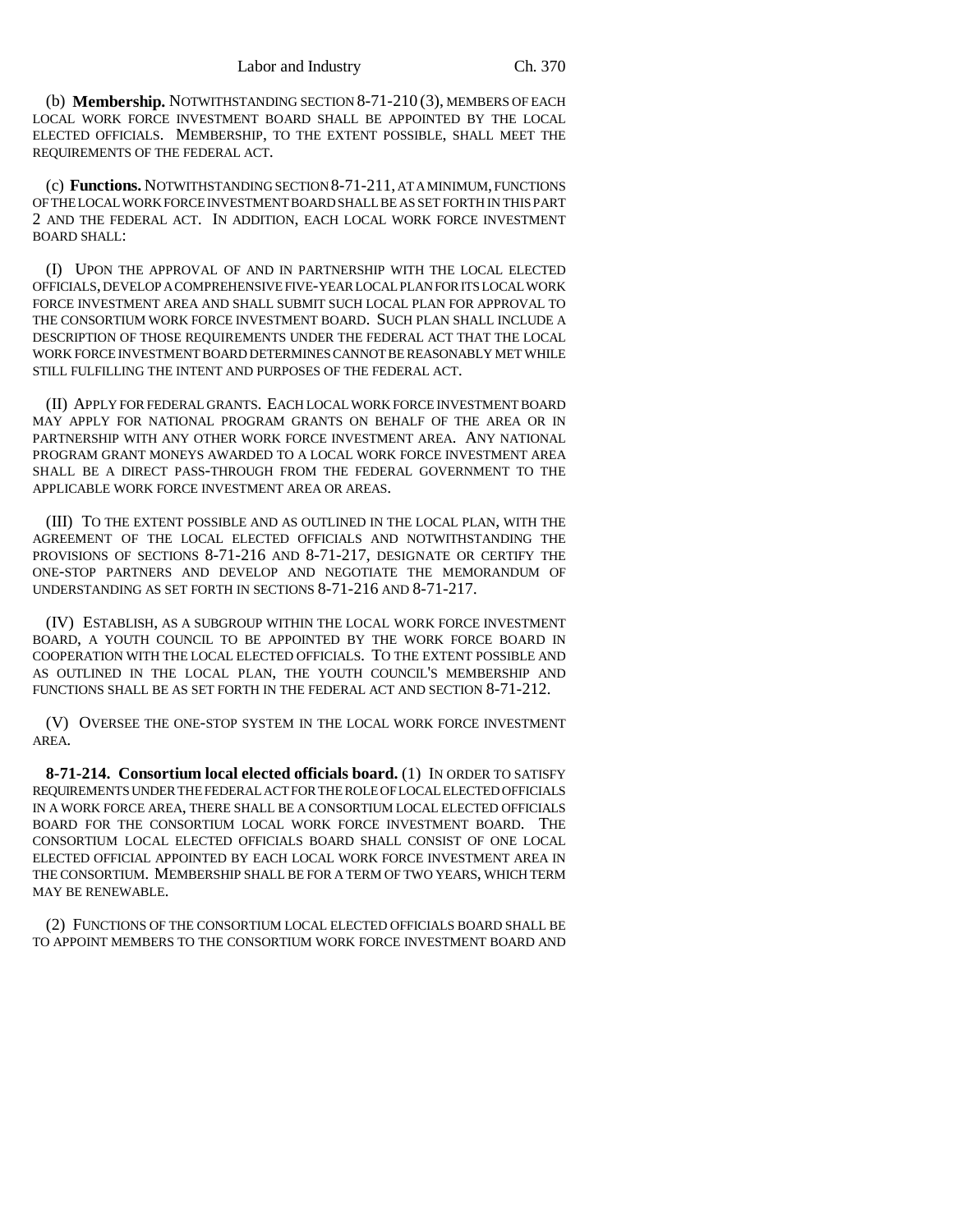ENSURE THAT THE CONSORTIUM WORK FORCE INVESTMENT BOARD MEETS FEDERAL REQUIREMENTS FOR MEMBERSHIP AND DELEGATE FISCAL RESPONSIBILITY AND CONTRACTUAL RESPONSIBILITY TO THE LOCAL ELECTED OFFICIALS OF LOCAL WORK FORCE INVESTMENT AREAS. THE CONSORTIUM LOCAL ELECTED OFFICIALS BOARD SHALL DEVELOP ITS OWN OPERATIONAL PROCEDURES.

**8-71-215. Designation of work force investment areas.** (1) SUBJECT TO SECTION 116(a) OF CHAPTER 2 OF THE FEDERAL ACT CONCERNING DESIGNATION OF WORK FORCE AREAS, ANY CURRENT OR PREVIOUSLY RECOGNIZED SERVICE DELIVERY AREA OPERATING BEFORE THE EFFECTIVE DATE OF THE FEDERAL ACT MAY AUTOMATICALLY BE DESIGNATED AS A WORK FORCE INVESTMENT AREA.

(2) IF AN AREA DOES NOT QUALIFY FOR AUTOMATIC DESIGNATION, ON AN ANNUAL BASIS ANY COUNTY OR GROUP OF COUNTIES MAY PETITION THE GOVERNOR TO FORM A NEW WORK FORCE INVESTMENT AREA.

(3) SUBJECT TO THE GOVERNOR'S APPROVAL, COUNTIES MAY CHOOSE, THROUGH INTERGOVERNMENTAL AGREEMENTS, TO BAND TOGETHER TO FORM A WORK FORCE INVESTMENT AREA FOR AN AREA CONSISTING OF MORE THAN ONE COUNTY OR MAY CHOOSE TO OPERATE A WORK FORCE INVESTMENT AREA AS A SINGLE COUNTY. IT IS RECOMMENDED THAT, IF THE PROPOSED WORK FORCE INVESTMENT AREA MEETS THE MINIMUM FEDERAL REQUIREMENTS FOR AN AREA AS SET FORTH IN THE FEDERAL ACT, THE GOVERNOR NOT UNREASONABLY WITHHOLD APPROVAL OF THE WORK FORCE INVESTMENT AREA.

(4) THE GOVERNOR MAY AUTHORIZE AND APPROVE AS A FEDERALLY DESIGNATED WORK FORCE INVESTMENT AREA ANY AREA THAT APPLIES AND QUALIFIES AS SPECIFIED IN SUBSECTION (1) OF THIS SECTION. AUTOMATIC DESIGNATION AS A DESIGNATED WORK FORCE INVESTMENT AREA SHALL BE GRANTED TO ANY UNIT OF LOCAL GOVERNMENT WITH A POPULATION OF FIVE HUNDRED THOUSAND OR MORE. AUTOMATIC TEMPORARY DESIGNATION AS A DESIGNATED WORK FORCE INVESTMENT AREA SHALL BE GRANTED TO ANY UNIT OR UNITS OF LOCAL GOVERNMENT WITH A TOTAL POPULATION OF TWO HUNDRED THOUSAND OR MORE THAT CONSTITUTED A SERVICE DELIVERY AREA BEFORE THE EFFECTIVE DATE OF THE FEDERAL ACT AND THAT REQUESTS SUCH DESIGNATION. TEMPORARY DESIGNATION SHALL BE FOR A PERIOD OF NOT MORE THAN TWO YEARS; EXCEPT THAT THE PERIOD MAY BE EXTENDED UNTIL THE END OF THE PERIOD COVERED BY THE FIVE-YEAR PLAN IF THE WORK FORCE INVESTMENT AREA HAS SUBSTANTIALLY MET THE LOCAL PERFORMANCE MEASURES AND SUSTAINED THE FISCAL INTEGRITY OF ITS TITLE I FUNDS.

(5) (a) THE GOVERNOR SHALL DESIGNATE AN ADDITIONAL FEDERALLY DESIGNATED WORK FORCE INVESTMENT AREA FOR THE STATE, SPECIFIED AS THE "CONSORTIUM OF LOCAL WORK FORCE INVESTMENT AREAS", WHICH SHALL CONSIST OF ALL APPROVED LOCAL WORK FORCE INVESTMENT AREAS. ANY CURRENT OR PREVIOUSLY RECOGNIZED SERVICE DELIVERY AREA OPERATING AFTER THE EFFECTIVE DATE OF THE FEDERAL ACT MAY ENTER INTO OR WITHDRAW FROM THE CONSORTIUM OF LOCAL WORK FORCE INVESTMENT AREAS. SUCH DECISION SHALL BE ALLOWED ON AN ANNUAL BASIS, WITH NOTICE TO BE GIVEN BY FEBRUARY 1, FOR ANY DESIGNATION TO GO INTO EFFECT FOR THE SUBSEQUENT PROGRAM YEAR BY JULY 1 OF THE SAME YEAR.

(b) ANY APPROVED LOCAL WORK FORCE INVESTMENT AREA IN THE CONSORTIUM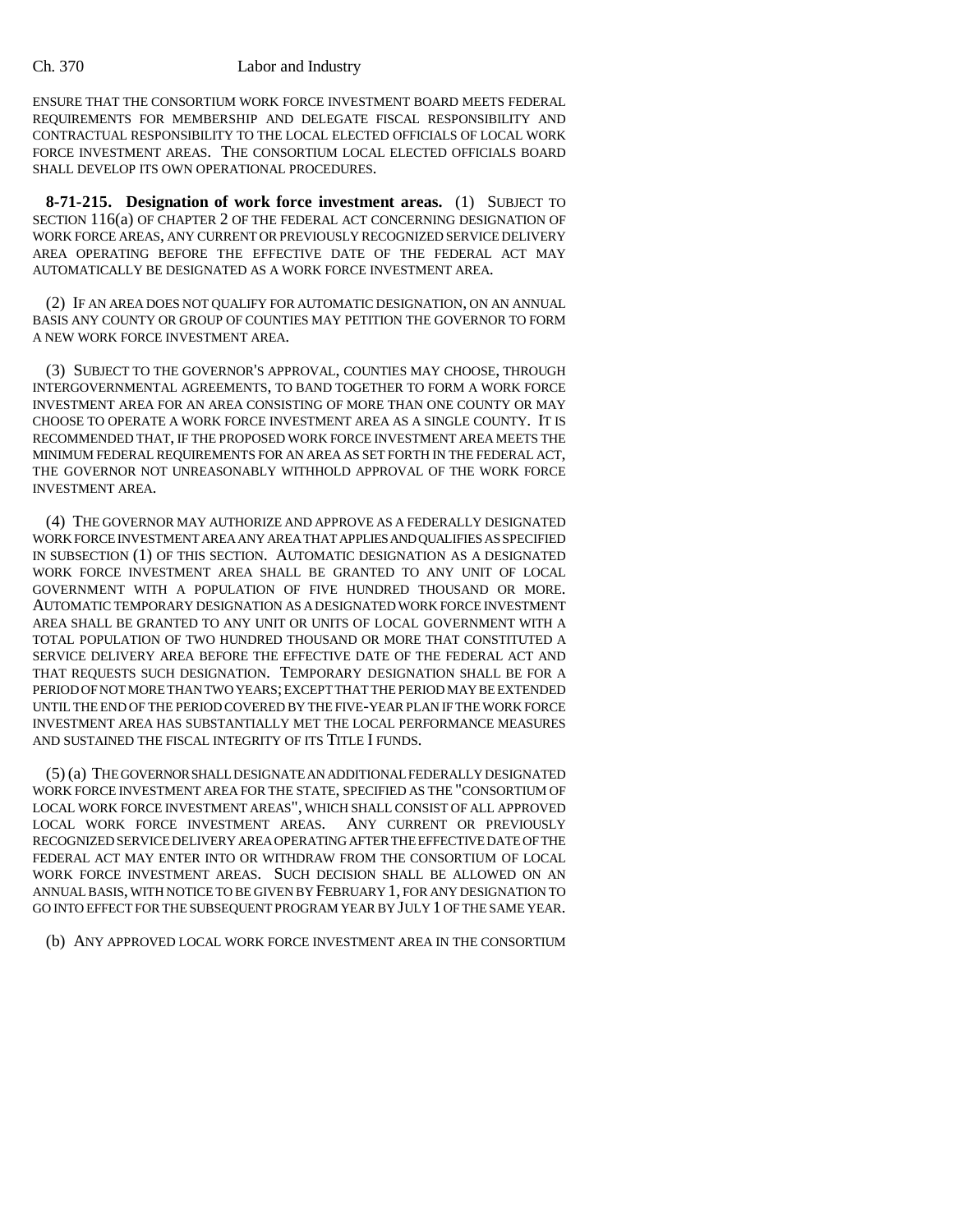WORK FORCE INVESTMENT AREA SHALL OPERATE WITH THE SAME AUTHORITY AS, AND FUNCTION AS IF IT WERE, A FEDERALLY DESIGNATED WORK FORCE INVESTMENT AREA.

**8-71-216. Required and optional partners of work force boards.** (1) **Required partners.** EACH WORK FORCE BOARD, WITH THE AGREEMENT OF THE LOCAL ELECTED OFFICIALS, IS AUTHORIZED TO DESIGNATE OR CERTIFY THE FOLLOWING PARTNERS FOR PURPOSES OF PARTICIPATING IN THE DELIVERY OF SERVICES FOR THE ONE-STOP SYSTEM OR WORK FORCE INVESTMENT PROGRAM IN THE WORK FORCE INVESTMENT AREA:

- (a) WORK FORCE INVESTMENT PROGRAMS;
- (b) ADULT EDUCATION AND LITERACY PROGRAMS;
- (c) WELFARE-TO-WORK PROGRAMS;

(d) PROGRAMS UNDER THE FEDERAL "CARL D.PERKINS VOCATIONAL AND APPLIED TECHNOLOGY EDUCATION ACT", 20 U.S.C.A. SEC. 2301 ET SEQ.;

- (e) COMMUNITY SERVICE BLOCK GRANTS;
- (f) UNEMPLOYMENT INSURANCE;
- (g) WAGNER-PEYSER SERVICES;
- (h) VOCATIONAL REHABILITATION PROGRAMS;
- (i) PROGRAMS UNDER THE FEDERAL "OLDER AMERICANS ACT OF 1965";

(j) PROGRAMS UNDER THE FEDERAL "TRADE ADJUSTMENT ASSISTANCE REFORM AND EXTENSION ACT OF 1986";

(k) PROGRAMS UNDER CHAPTER 41 OF TITLE 38, U.S.C., CONCERNING LOCAL VETERANS' EMPLOYMENT REPRESENTATIVES AND DISABLED VETERANS' OUTREACH PROGRAMS; AND

(l) EMPLOYMENT AND TRAINING PROGRAMS ADMINISTERED BY THE FEDERAL DEPARTMENT OF HOUSING AND URBAN DEVELOPMENT.

(2) **Optional partners.** OPTIONAL PARTNERS MAY INCLUDE, BUT ARE NOT LIMITED TO:

(a) PROGRAMS AUTHORIZED UNDER PART A OF TITLE IV OF THE FEDERAL "SOCIAL SECURITY ACT";

(b) PROGRAMS AUTHORIZED UNDER THE FEDERAL "FOOD STAMP ACT OF 1977";

(c) PROGRAMS AUTHORIZED UNDER THE FEDERAL "NATIONAL AND COMMUNITY SERVICE ACT OF 1990";

(d) PROGRAMS RESULTING FROM THE FEDERAL "TICKET TO WORK AND WORK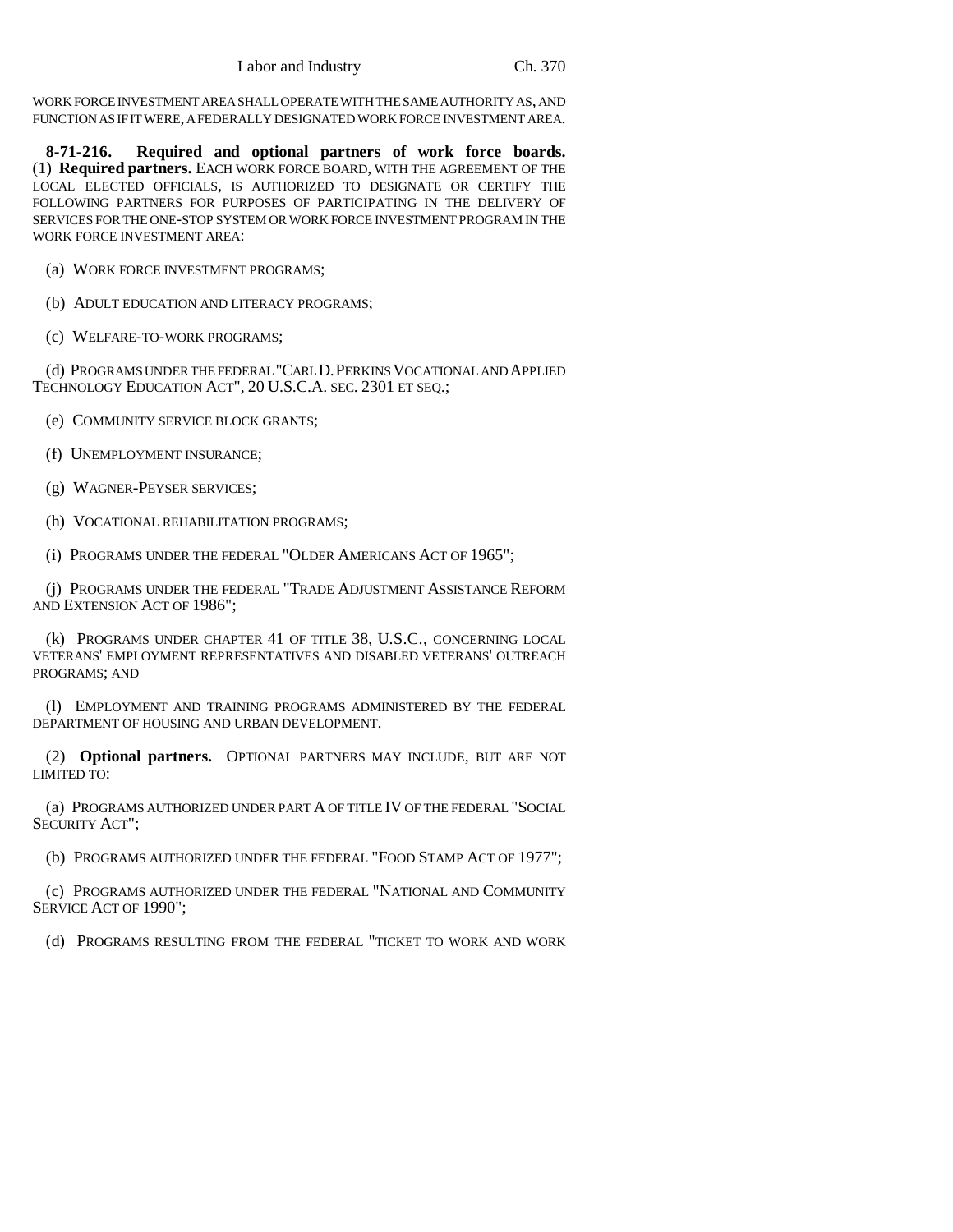INCENTIVES IMPROVEMENT ACT OF 1999"; AND

(e) OTHER APPROPRIATE FEDERAL, STATE, OR LOCAL PROGRAMS, INCLUDING PROGRAMS IN THE PRIVATE SECTOR.

(3) **Functions of required partners.** ALL REQUIRED ONE-STOP PARTNERS SHALL PERFORM THE FOLLOWING FUNCTIONS:

(a) MAKE AVAILABLE TO PARTICIPANTS THROUGH THE ONE-STOP SYSTEM THE CORE SERVICES THAT ARE REQUIRED OF AND APPLICABLE TO THE PARTNER'S PROGRAMS;

(b) SERVE AS REPRESENTATIVES ON THE WORK FORCE BOARD;

(c) USE A PORTION OF MONEYS, PERSONNEL, AND OTHER AVAILABLE RESOURCES TO CREATE AND MAINTAIN A ONE-STOP SYSTEM; EXCEPT THAT, TO THE EXTENT SUCH USE WOULD VIOLATE FEDERAL LAW OR LEAD TO A LOSS OF FEDERAL MONEYS, THIS PARAGRAPH (c) SHALL NOT APPLY; AND

(d) ENTER INTO A MEMORANDUM OF UNDERSTANDING WITH THE WORK FORCE BOARD RELATING TO THE OPERATION OF THE ONE-STOP CAREER CENTER, INCLUDING A DESCRIPTION OF SERVICES, HOW THE COST OF THE IDENTIFIED SERVICES AND OPERATING COSTS OF THE SYSTEM WILL BE FUNDED, AND METHODS FOR REFERRALS OF INDIVIDUALS.

(4) **Functions of optional partners.** (a) OPTIONAL ONE-STOP PARTNERS SHALL PERFORM THE FOLLOWING FUNCTIONS:

(I) MAKE AVAILABLE TO PARTICIPANTS THROUGH THE ONE-STOP SYSTEM THE CORE SERVICES THAT ARE REQUIRED OF AND APPLICABLE TO THE PARTNER'S PROGRAMS;

(II) PARTICIPATE IN THE OPERATION OF SUCH ONE-STOP SYSTEM, CONSISTENT WITH THE TERMS OF THE MEMORANDUM OF UNDERSTANDING APPROVED BY THE WORK FORCE BOARD AND WITH THE REQUIREMENTS OF THE FEDERAL ACT IN WHICH THE PROGRAM IS AUTHORIZED, IF THE WORK FORCE BOARD AND LOCAL ELECTED OFFICIAL APPROVE SUCH PARTICIPATION.

(b) IF AN OPTIONAL PARTNER IS DESIGNATED OR CERTIFIED PURSUANT TO SUBSECTION (1) OF THIS SECTION, ITS FUNCTIONS AND RESPONSIBILITIES SHALL BE THE SAME AS THOSE OF A REQUIRED PARTNER AS SET FORTH IN SUBSECTION (3) OF THIS SECTION.

**8-71-217. Memorandum of understanding - one-stop operators.** (1) (a) THE WORK FORCE BOARD, WITH THE AGREEMENT OF THE LOCAL ELECTED OFFICIALS, SHALL DEVELOP AND ENTER INTO A MEMORANDUM OF UNDERSTANDING BETWEEN THE WORK FORCE BOARD AND THE ONE-STOP PARTNERS CONCERNING THE PROVISION OF SERVICES IN THE ONE-STOP SYSTEM IN THE LOCAL AREA.

(b) EACH MEMORANDUM OF UNDERSTANDING SHALL CONTAIN PROVISIONS DESCRIBING: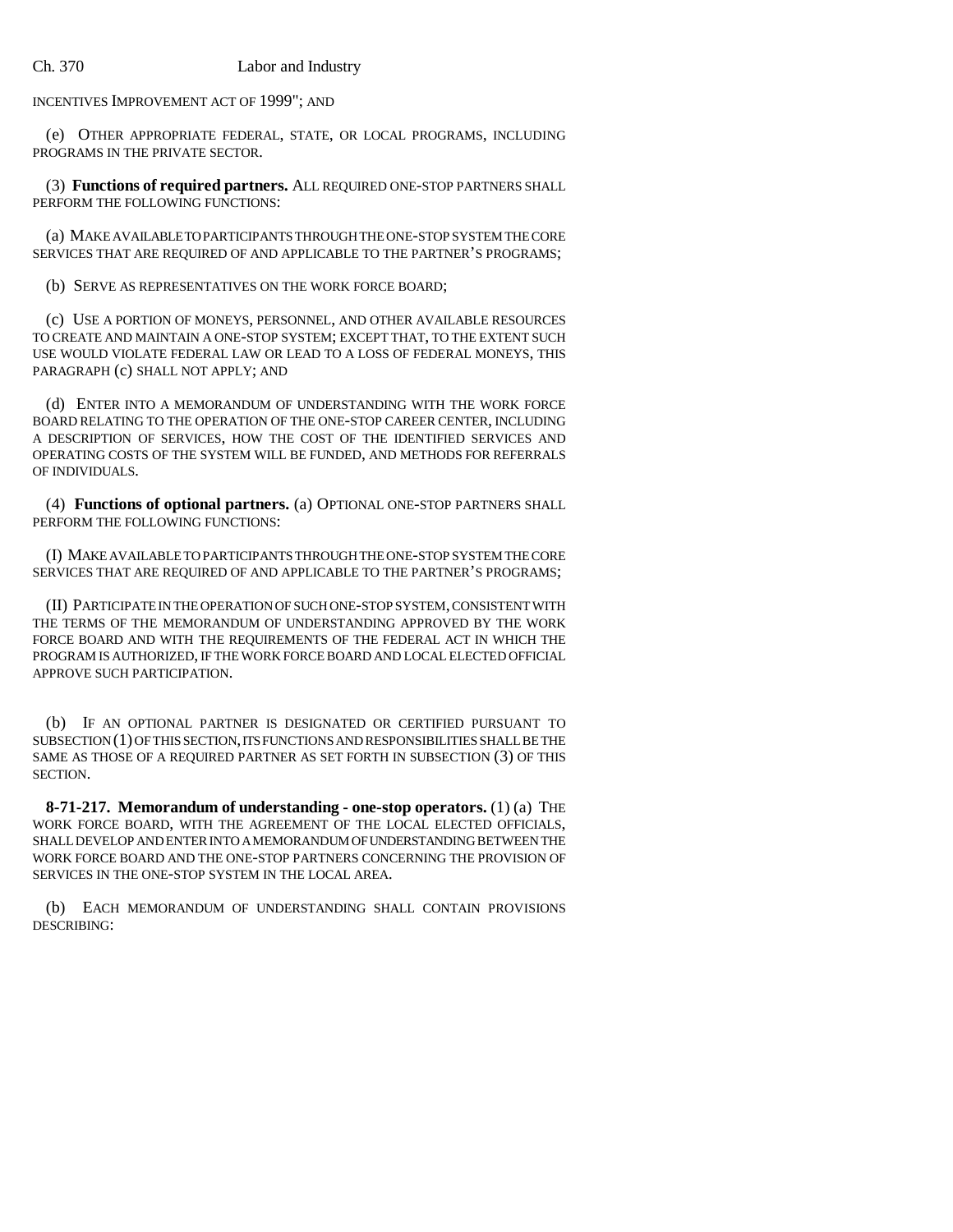(I) THE SERVICES TO BE PROVIDED THROUGH THE ONE-STOP SYSTEM;

(II) HOW THE COSTS OF SUCH SERVICES AND THE OPERATING COSTS OF THE SYSTEM WILL BE FUNDED;

(III) METHODS FOR REFERRAL OF INDIVIDUALS BETWEEN THE ONE-STOP OPERATOR AND ONE-STOP PARTNERS FOR THE APPROPRIATE SERVICES AND ACTIVITIES;

(IV) THE DURATION OF THE MEMORANDUM OF UNDERSTANDING AND THE PROCEDURES FOR AMENDING THE MEMORANDUM OF UNDERSTANDING DURING THE TERM OF THE MEMORANDUM OF UNDERSTANDING; AND

(V) SUCH OTHER PROVISIONS, CONSISTENT WITH THE FEDERAL ACT, AS THE PARTIES TO THE AGREEMENT DETERMINE TO BE APPROPRIATE.

(2) **One-stop operators.** (a) CONSISTENT WITH THE REQUIREMENTS OF THE FEDERAL ACT FOR ONE-STOP PARTNERS, THE WORK FORCE BOARD, WITH THE AGREEMENT OF THE LOCAL ELECTED OFFICIAL, IS AUTHORIZED TO DESIGNATE OR CERTIFY ONE-STOP OPERATORS AND TO TERMINATE FOR CAUSE THE ELIGIBILITY OF SUCH OPERATORS.

(b) TO BE ELIGIBLE TO RECEIVE MONEYS TO OPERATE A ONE-STOP CAREER CENTER, AN ENTITY, WHICH MAY BE A CONSORTIUM OF ENTITIES, SHALL BE DESIGNATED OR CERTIFIED AS A ONE-STOP OPERATOR BY ANY OF THE FOLLOWING THREE METHODS:

(I) IF A ONE-STOP SYSTEM OR WORK FORCE INVESTMENT PROGRAM WAS ESTABLISHED IN A LOCAL AREA PRIOR TO THE EFFECTIVE DATE OF THE FEDERAL ACT, THE WORK FORCE BOARD AND LOCAL ELECTED OFFICIAL FOR THAT AREA MAY AGREE WITH EACH OTHER AND WITH THE GOVERNOR, ON A CASE-BY-CASE BASIS, TO DESIGNATE OR CERTIFY AS A ONE-STOP OPERATOR AN ENTITY CARRYING OUT ACTIVITIES UNDER SUCH PREEXISTING SYSTEM OR PROGRAM, SUBJECT TO THE REQUIREMENTS OF SECTIONS 8-71-216 AND 8-71-217 AND OF THE MEMORANDUM OF UNDERSTANDING.

(II) AN ENTITY MAY BE SELECTED FOR DESIGNATION OR CERTIFICATION AS A ONE-STOP OPERATOR THROUGH A COMPETITIVE PROCESS.

(III) AN ENTITY MAY BE SELECTED FOR DESIGNATION OR CERTIFICATION AS A ONE-STOP OPERATOR IN ACCORDANCE WITH AN AGREEMENT REACHED BETWEEN THE WORK FORCE BOARD AND A CONSORTIUM OF ENTITIES THAT, AT A MINIMUM, INCLUDES THREE OR MORE OF THE REQUIRED ONE-STOP PARTNERS DESCRIBED IN SECTION 8-71-216 AND MAY BE A PUBLIC OR PRIVATE ENTITY, OR CONSORTIUM OF ENTITIES, OF DEMONSTRATED EFFECTIVENESS IN THE LOCAL AREA AND MAY INCLUDE THE FOLLOWING:

(A) A POSTSECONDARY EDUCATIONAL INSTITUTION;

(B) AN EMPLOYMENT SERVICE AGENCY ESTABLISHED UNDER THE FEDERAL "WAGNER-PEYSER ACT", 29 U.S.C. SEC. 49a ET SEQ.;

(C) A PRIVATE, NONPROFIT ORGANIZATION, WHICH MAY INCLUDE A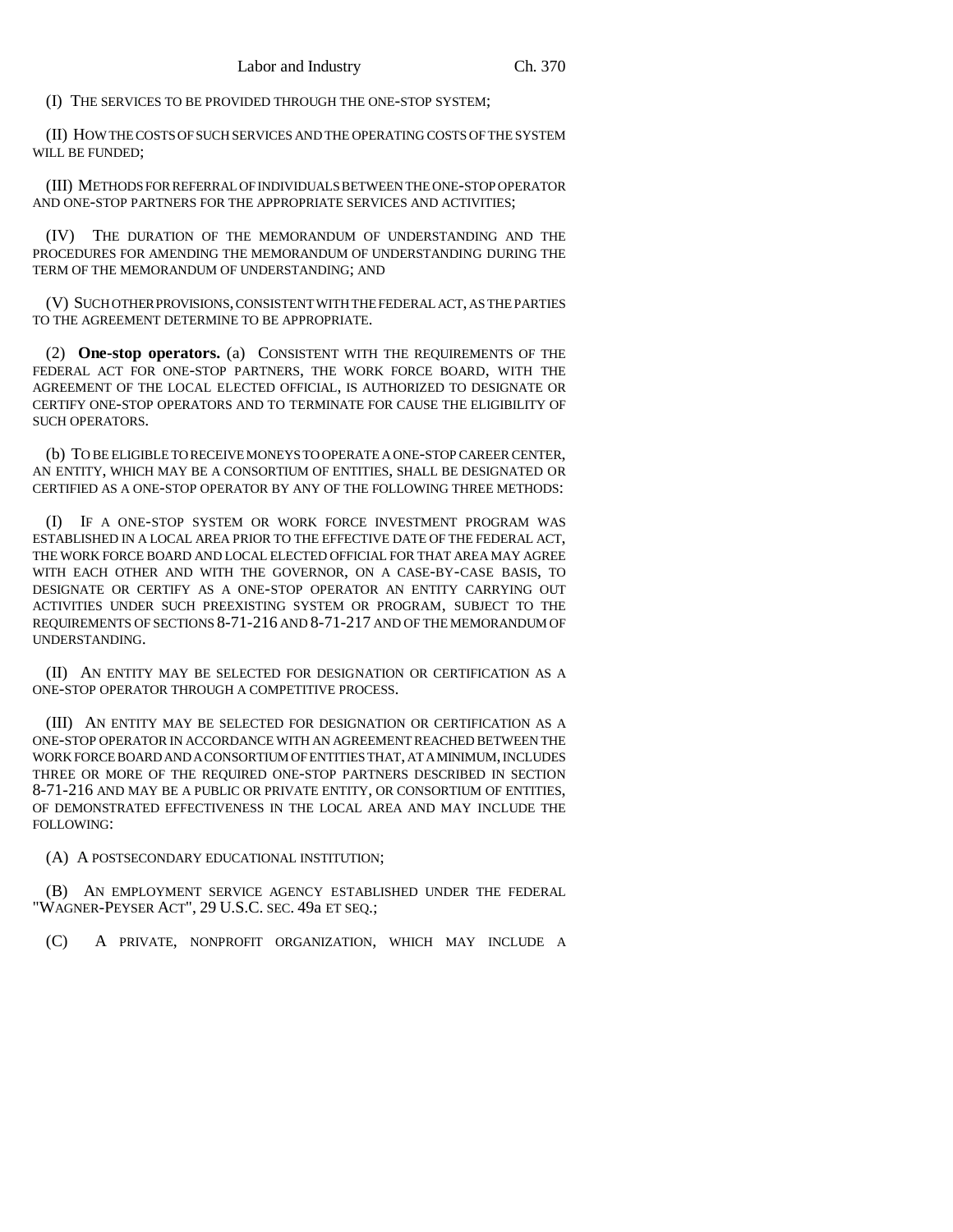COMMUNITY-BASED ORGANIZATION;

(D) A PRIVATE FOR-PROFIT ENTITY;

(E) A GOVERNMENT AGENCY; AND

(F) ANOTHER INTERESTED ORGANIZATION OR ENTITY, WHICH MAY INCLUDE A LOCAL CHAMBER OF COMMERCE OR OTHER BUSINESS ORGANIZATION.

(c) ELEMENTARY SCHOOLS AND SECONDARY SCHOOLS SHALL NOT BE ELIGIBLE FOR DESIGNATION OR CERTIFICATION AS ONE-STOP OPERATORS; EXCEPT THAT NONTRADITIONAL PUBLIC SECONDARY SCHOOLS AND AREA VOCATIONAL EDUCATION SCHOOLS SHALL BE ELIGIBLE FOR SUCH DESIGNATION OR CERTIFICATION.

**8-71-218. Core services.** (1) A CORE SET OF SERVICES, AS DEFINED BY THE FEDERAL ACT, SHALL BE AVAILABLE TO INDIVIDUALS WHO ARE ADULTS OR DISLOCATED WORKERS. SUCH SERVICES SHALL BE PROVIDED THROUGH THE WORK FORCE INVESTMENT PROGRAM AS IMPLEMENTED THROUGH ONE-STOP CAREER CENTERS AND SHALL INCLUDE, AT A MINIMUM, THE FOLLOWING:

(a) ACCESS FOR JOB SEEKERS TO A COMPREHENSIVE ARRAY OF SERVICES AND INFORMATION, WHICH MAY INCLUDE:

(I) REGISTRATION INTO THE CENTRALIZED COMPUTER SYSTEM;

(II) CAREER CENTER OPERATIONS;

(III) EDUCATION AND TRAINING PROGRAM INFORMATION;

(IV) A MULTI-MEDIA RESOURCE LIBRARY PROVIDING ACCESS TO INTERNET-BASED SERVICES;

(V) LABOR MARKET INFORMATION;

(VI) SKILL ASSESSMENT SERVICES THAT ARE DESIGNED TO DETERMINE EACH PARTICIPANT'S EMPLOYABILITY, APTITUDES, ABILITIES, AND INTERESTS, BY MEANS OF INDIVIDUAL INTERVIEWS WHENEVER POSSIBLE;

(VII) JOB REFERRAL AND PLACEMENT;

(VIII) SELF-HELP RESUME PREPARATION RESOURCES;

(IX) REFERRAL SERVICES FOR COMMUNITY AND SOCIAL SERVICES, INCLUDING WELFARE-TO-WORK PROGRAMS, EMPLOYMENT PROGRAMS FOR PERSONS WITH DISABILITIES, EMPLOYMENT PROGRAMS FOR OLDER WORKERS, COMMUNITY-BASED ORGANIZATIONS, VOCATIONAL REHABILITATION, ADULT LITERACY, SUPPORTIVE SERVICES, AND YOUTH PROGRAMS AND SERVICES;

(X) VETERANS' BENEFITS AND SERVICES INFORMATION, SUBJECT TO THE AVAILABILITY OF WAGNER-PEYSER FUNDS AND TO THE FOLLOWING: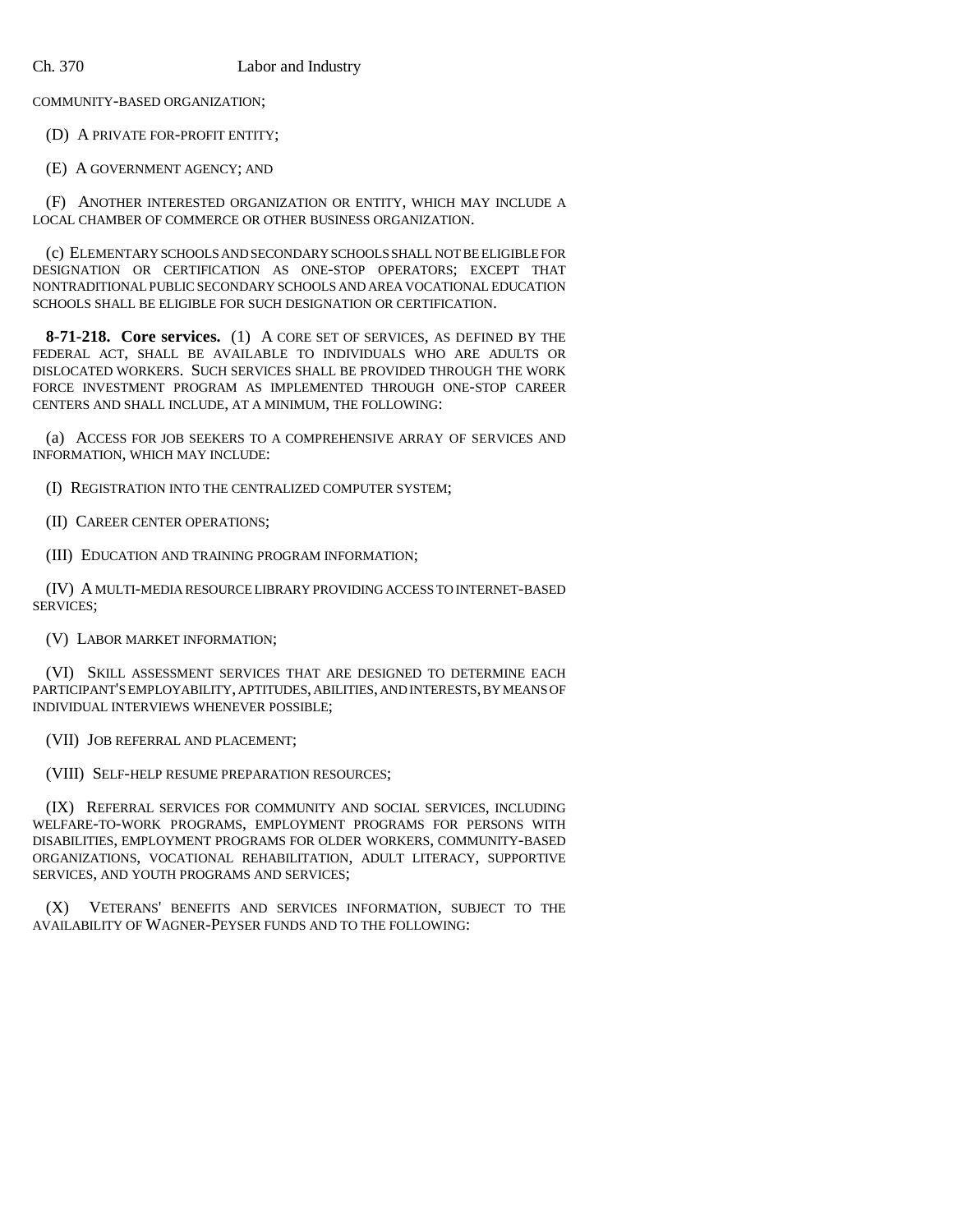(A) ANY ONE-STOP CAREER CENTER RECEIVING WAGNER-PEYSER FUNDS OR HOUSING WAGNER-PEYSER STAFF SHALL PROVIDE VETERANS WITH PRIORITY EMPLOYMENT AND TRAINING SERVICES IN ACCORDANCE WITH CHAPTER 41 OF TITLE 38, U.S.C.;

(B) IN ONE-STOP CAREER CENTERS THAT HAVE BEEN ASSIGNED DISABLED VETERAN OUTREACH PROGRAM AND LOCAL VETERAN EMPLOYMENT REPRESENTATIVE POSITIONS, SUCH POSITIONS SHALL BE HELD BY STATE EMPLOYEES AND ARE IN ADDITION TO, AND SHALL NOT SUPPLANT, WAGNER-PEYSER STAFF IN PROVIDING PRIORITY EMPLOYMENT AND TRAINING SERVICES; AND

(C) ALL ONE-STOP CAREER CENTERS SHALL MAKE THE FULL ARRAY OF CORE SERVICES AVAILABLE TO VETERANS IN THE FOLLOWING ORDER OF PRIORITY: DISABLED VETERANS, VIETNAM-ERA VETERANS, VETERANS, AND OTHER ELIGIBLE PERSONS.

(b) WORK FORCE BOARDS ARE ENCOURAGED TO, AT A MINIMUM, CONSIDER AND DETERMINE THE FEASIBILITY OF PROVIDING ACCESS FOR EMPLOYERS TO A COMPREHENSIVE ARRAY OF SERVICES AND INFORMATION, WHICH MAY INCLUDE:

(I) PROFESSIONAL ACCOUNT REPRESENTATIVES AND MANAGEMENT;

(II) ASSISTANCE IN INDIVIDUAL AND MASS RECRUITING;

(III) REFERRALS OF SKILLED APPLICANTS;

(IV) LABOR MARKET INFORMATION;

(V) EDUCATION AND TRAINING PROGRAM INFORMATION;

(VI) ACCESS TO INTERNET-BASED SERVICES;

(VII) INFORMATION AND REFERRAL FOR COMMUNITY AND SOCIAL SERVICES;

(VIII) LAYOFF ASSISTANCE; AND

(IX) OTHER EMPLOYMENT-RELATED SERVICES AND INFORMATION.

(2) AT THE OPTION OF THE LOCAL ELECTED OFFICIALS, OTHER SERVICES FOR JOB SEEKERS AND EMPLOYERS MAY BE OFFERED TO MEET THE NEEDS OF A WORK FORCE INVESTMENT AREA.

**8-71-218.5. Intensive services – training services – individual training accounts.** (1) ACCESS TO INTENSIVE SERVICES, AS SPECIFIED IN THE FEDERAL ACT, SHALL BE AVAILABLE TO INDIVIDUALS WHO ARE ADULTS OR DISLOCATED WORKERS WHO ARE UNEMPLOYED AND ARE UNABLE TO OBTAIN EMPLOYMENT THROUGH CORE SERVICES AND WHO HAVE BEEN DETERMINED BY A ONE-STOP OPERATOR TO BE IN NEED OF MORE INTENSIVE SERVICES TO OBTAIN EMPLOYMENT OR WHO ARE EMPLOYED BUT ARE DETERMINED BY A ONE-STOP OPERATOR TO BE IN NEED OF SUCH SERVICES. SUCH SERVICES MAY INCLUDE DIAGNOSTIC TESTING, INDIVIDUAL OR GROUP COUNSELING AND CAREER PLANNING, CASE MANAGEMENT AND FOLLOW-UP SERVICES,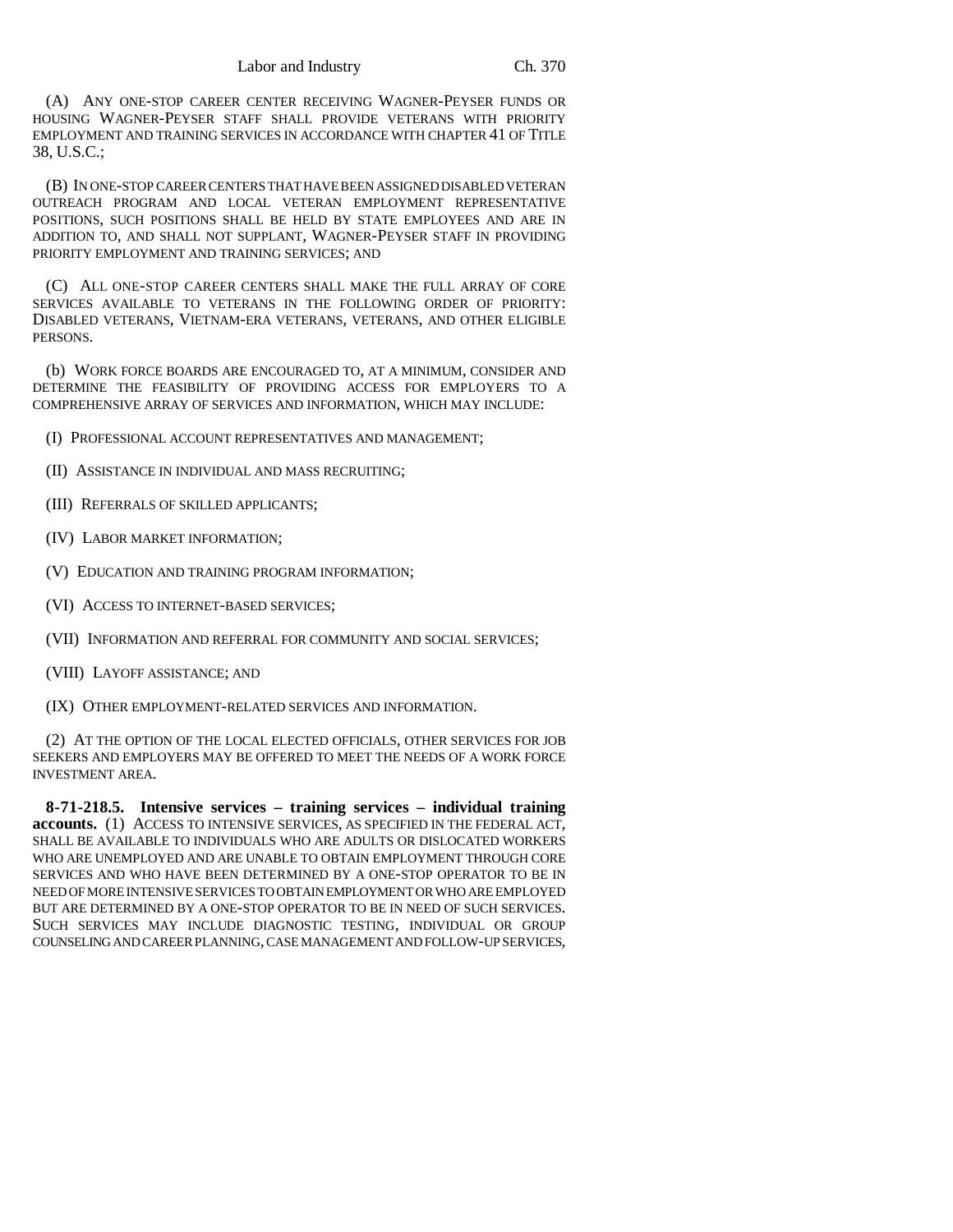AND TRAINING SERVICES SPECIFIED IN SUBSECTION (2) OF THIS SECTION.

(2) ACCESS TO TRAINING SERVICES, AS SPECIFIED IN THE FEDERAL ACT, SHALL BE AVAILABLE TO PARTICIPANTS WHO HAVE MET THE ELIGIBILITY REQUIREMENTS FOR INTENSIVE SERVICES, ARE UNABLE TO OBTAIN OR RETAIN EMPLOYMENT THROUGH SUCH SERVICES, ARE DETERMINED BY THE ONE-STOP OPERATOR TO BE IN NEED OF SUCH SERVICES, AND ARE ELIGIBLE FOR SUCH SERVICES AS SPECIFIED IN THE FEDERAL ACT. SUCH TRAINING SERVICES INCLUDE, WITHOUT LIMITATION, OCCUPATIONAL SKILLS TRAINING, ON-THE-JOB TRAINING, AND TRAINING PROGRAMS OPERATED BY THE PRIVATE SECTOR.

(3) TRAINING SERVICES AUTHORIZED UNDER THIS SECTION SHALL BE PROVIDED THROUGH THE USE OF INDIVIDUAL TRAINING ACCOUNTS, AS SPECIFIED IN THE FEDERAL ACT, AND SHALL BE PROVIDED TO ELIGIBLE INDIVIDUALS THROUGH THE ONE-STOP SYSTEM. EXCEPTIONS TO THE USE OF INDIVIDUAL TRAINING ACCOUNTS, AS SET FORTH IN THE FEDERAL ACT, INCLUDE CUSTOMIZED TRAINING, TRAINING SERVICES NOT PROVIDED BY A TRAINING PROVIDER WITHIN THE WORK FORCE AREA, OR TRAINING SERVICES THAT ARE OFFERED BY COMMUNITY-BASED ORGANIZATIONS OR OTHER PRIVATE ORGANIZATIONS THAT SERVE SUCH SPECIAL POPULATIONS THAT FACE MULTIPLE BARRIERS TO EMPLOYMENT.

**8-71-219. Title I appropriation - allocation.** AS SPECIFIED IN SECTION 191(a) OF THE FEDERAL ACT, TITLE I MONEYS RECEIVED BY THE STATE UNDER THE FEDERAL ACT SHALL BE SUBJECT TO APPROPRIATION BY THE GENERAL ASSEMBLY, CONSISTENT WITH THE TERMS AND CONDITIONS REQUIRED UNDER THE FEDERAL ACT. THE LOCAL ELECTED OFFICIALS OR THEIR DESIGNEE SHALL SERVE AS THE LOCAL GRANT RECIPIENT FOR THE TITLE I MONEYS ALLOCATED TO THE WORK FORCE INVESTMENT AREA BY THE GOVERNOR FOR THE PURPOSES OF A WORK FORCE INVESTMENT AREA'S ADMINISTRATION AND IMPLEMENTATION OF THE WORK FORCE INVESTMENT PROGRAM PURSUANT TO THE ALLOCATION FORMULA DESCRIBED IN SECTION 8-71-221. THE DEPARTMENT SHALL CONTRACT DIRECTLY WITH EACH LOCAL WORK FORCE INVESTMENT BOARD. IN ORDER TO ASSIST IN THE ADMINISTRATION OF TITLE I MONEYS, THE LOCAL ELECTED OFFICIALS MAY DESIGNATE AN ENTITY TO SERVE AS A LOCAL GRANT SUB-RECIPIENT FOR SUCH MONEYS OR AS A LOCAL FISCAL AGENT. EXCEPT WHEN SUCH DESIGNEE IS THE DEPARTMENT, SUCH DESIGNATION SHALL NOT RELIEVE THE LOCAL ELECTED OFFICIALS OF THE LIABILITY FOR ANY MISUSE OF GRANT MONEYS.

**8-71-220. County block grants formula - use of moneys.** SUBJECT TO AVAILABLE APPROPRIATIONS BY THE GENERAL ASSEMBLY, THE DEPARTMENT SHALL ALLOCATE TITLE I MONEYS TO EACH WORK FORCE INVESTMENT AREA FOR THE OPERATION OF THE WORK FORCE INVESTMENT PROGRAM IN THAT WORK FORCE INVESTMENT AREA.

**8-71-221. Allocation process.** SUBJECT TO FEDERAL LAW AND AVAILABLE APPROPRIATIONS, WITHIN THIRTY DAYS AFTER RECEIPT OF THE FEDERAL APPROPRIATION FROM THE UNITED STATES DEPARTMENT OF LABOR, THE LOCAL ELECTED OFFICIALS FROM EACH WORK FORCE INVESTMENT AREA IN THE STATE SHALL DEVELOP AN ALLOCATION FORMULA FOR EACH WORK FORCE INVESTMENT AREA. DEVELOPMENT OF THE ALLOCATION FORMULA BY THE LOCAL ELECTED OFFICIALS SHALL BE FACILITATED THROUGH A STATEWIDE ASSOCIATION OF COUNTY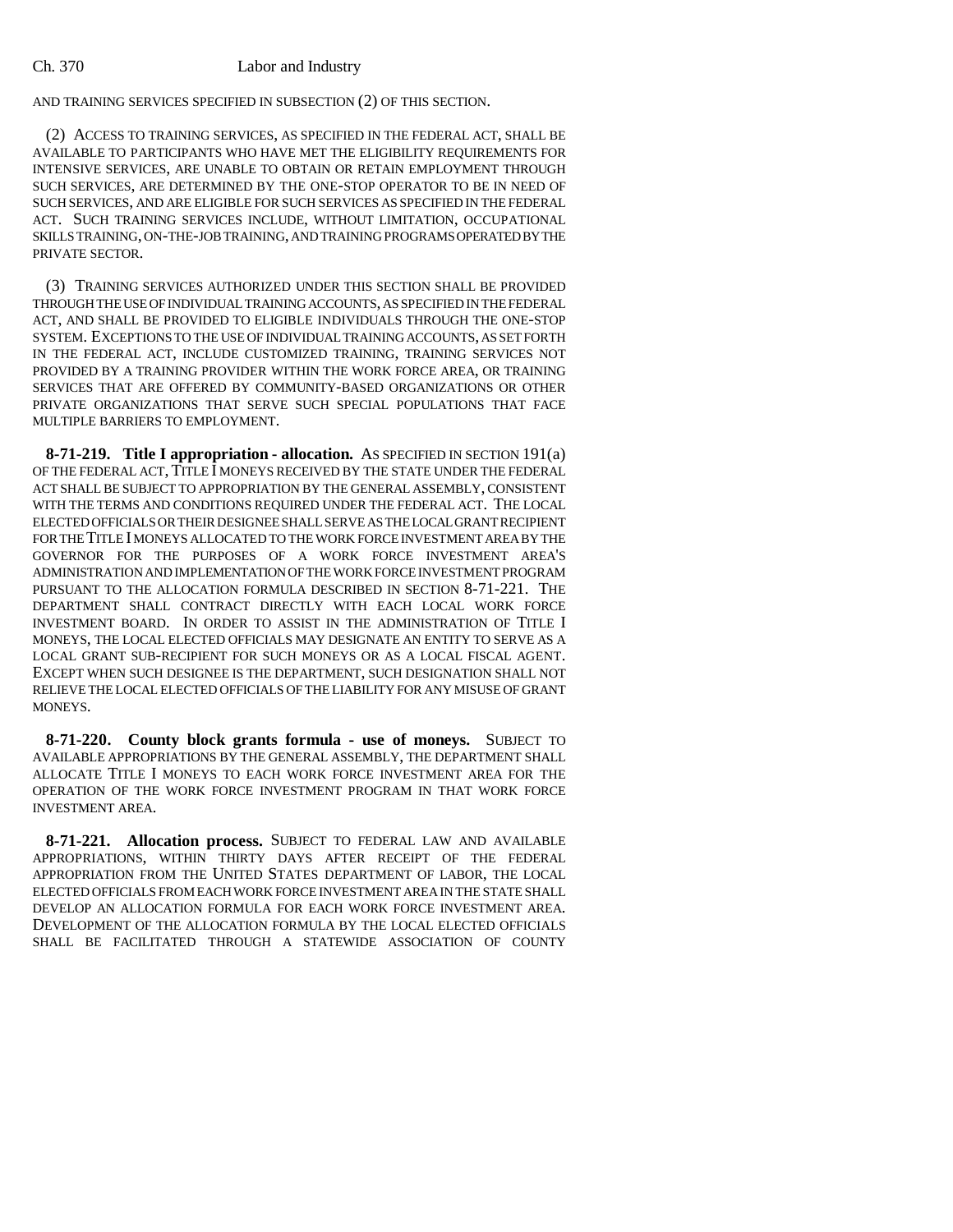Labor and Industry Ch. 370

COMMISSIONERS, REFERRED TO IN THIS SECTION AS COLORADO COUNTIES, INCORPORATED, OR CCI. CCI SHALL ENSURE THAT THE LOCAL ELECTED OFFICIALS FROM EACH WORK FORCE INVESTMENT AREA HAVE AN OPPORTUNITY TO PARTICIPATE IN THE DEVELOPMENT AND FINAL APPROVAL OF THE RECOMMENDATIONS FOR ALLOCATION FORMULAS. THE DEPARTMENT AND THE OFFICE OF WORK FORCE DEVELOPMENT CREATED IN SECTION 24-46.3-101,C.R.S., SHALL PROVIDE TECHNICAL ASSISTANCE TO CCI AS REQUESTED IN THE DEVELOPMENT OF RECOMMENDED ALLOCATIONS. THE LOCAL ELECTED OFFICIALS SHALL RECOMMEND THE ALLOCATION FORMULA TO BE APPLIED AND EACH ALLOCATION FOR ADULT, YOUTH, AND DISLOCATED WORKER SERVICES UNDER TITLE I OF THE FEDERAL ACT. CCI SHALL FORWARD THE LOCAL ELECTED OFFICIALS' RECOMMENDATIONS TO THE STATE COUNCIL PURSUANT TO SECTION 8-71-222 (2) (f) FOR REVIEW AND COMMENT. THE STATE COUNCIL SHALL THEN SUBMIT SUCH RECOMMENDATIONS, TOGETHER WITH THE STATE COUNCIL'S COMMENTS, TO THE JOINT BUDGET COMMITTEE OF THE GENERAL ASSEMBLY FOR REVIEW AND COMMENT BEFORE FORWARDING SUCH RECOMMENDATIONS TO THE GOVERNOR FOR FINAL DETERMINATION. IF THE LOCAL ELECTED OFFICIALS CANNOT AGREE ON AN ALLOCATION, THE LOCAL ELECTED OFFICIALS SHALL PREPARE ALTERNATIVES AND CCI SHALL SUBMIT THE ALTERNATIVES TO THE STATE COUNCIL FOR REVIEW AND COMMENT AND SUBMISSION TO THE JOINT BUDGET COMMITTEE, WHICH SHALL SELECT ONE SUCH ALTERNATIVE AND FORWARD IT TO THE GOVERNOR FOR FINAL DETERMINATION. THE LOCAL ELECTED OFFICIALS AND CCI SHALL DEVELOP THEIR OWN OPERATIONAL PROCEDURES. ANY MONEYS RECEIVED BY THE STATE UNDER TITLE I OF THE FEDERAL ACT, TOGETHER WITH ANY ASSOCIATED STATE FULL-TIME EQUIVALENT PERSONNEL POSITIONS, SHALL BE SUBJECT TO APPROPRIATION BY THE GENERAL ASSEMBLY.

**8-71-222. State council - duties.** (1) THE STATE COUNCIL SHALL FUNCTION AS, AND IS INTENDED TO MEET THE REQUIREMENTS FOR, THE STATE WORK FORCE INVESTMENT BOARD REFERRED TO IN THE FEDERAL ACT. IN ADDITION TO PERFORMING THE FUNCTIONS SET FORTH IN SUBSECTION (2) OF THIS SECTION, THE STATE COUNCIL SHALL SERVE IN AN ADVISORY ROLE TO THE GOVERNOR FOR THOSE AREAS SPECIFIED BY THE FEDERAL ACT AND SHALL SERVE AS A CONDUIT FOR INFORMATION TO LOCAL WORK FORCE INVESTMENT AREAS, INCLUDING FACILITATION OF GRANT APPLICATIONS AND ASSISTANCE TO WORK FORCE INVESTMENT AREAS TO ENABLE WORK FORCE INVESTMENT AREAS TO SUCCESSFULLY IMPLEMENT PROGRAMS UNDER THE FEDERAL ACT.

(2) THE STATE COUNCIL SHALL ASSIST THE GOVERNOR IN THE FOLLOWING:

(a) DEVELOPMENT OF THE COMPREHENSIVE FIVE-YEAR STATE PLAN AS SPECIFIED IN SECTION 8-71-209;

(b) DEVELOPMENT AND CONTINUOUS IMPROVEMENT OF A STATEWIDE SYSTEM OF ACTIVITIES THAT ARE FUNDED PURSUANT TO THE FEDERAL ACT OR CARRIED OUT THROUGH A ONE-STOP SYSTEM AS SET FORTH IN THIS PART 2 THAT RECEIVES TITLE I MONEYS UNDER THE FEDERAL ACT. SUCH IMPROVEMENT SHALL INCLUDE THE DEVELOPMENT OF LINKAGES IN ORDER TO ENSURE COORDINATION AND PREVENT DUPLICATION AMONG THE PROGRAMS AND ACTIVITIES AUTHORIZED IN THIS PART 2.

(c) REVIEW OF LOCAL PLANS SUBMITTED BY THE DESIGNATED WORK FORCE INVESTMENT BOARDS AND CONSORTIUM WORK FORCE INVESTMENT BOARD;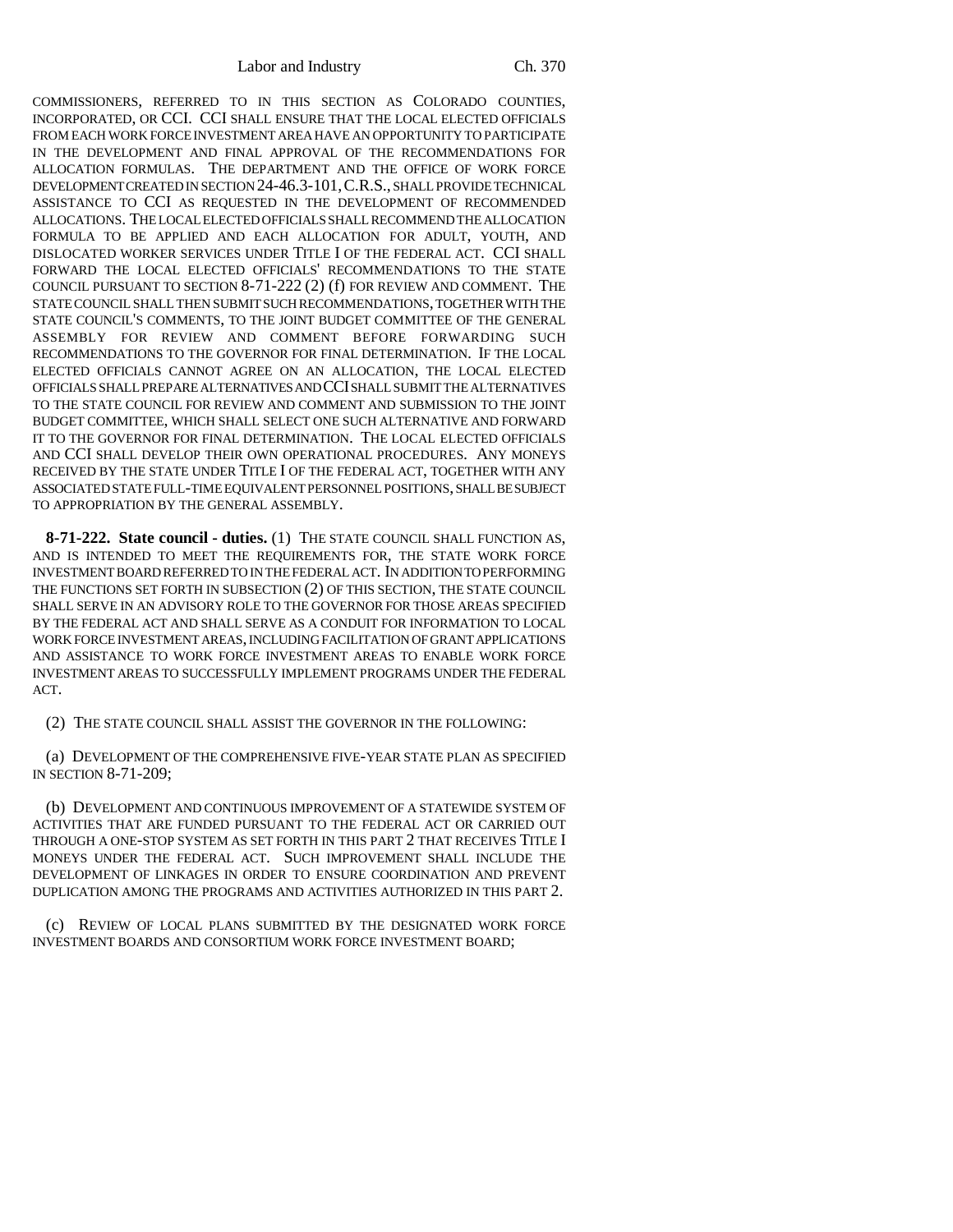(d) DESIGNATION OF LOCAL WORK FORCE INVESTMENT AREAS;

(e) COMMENTING AT LEAST ONCE ANNUALLY ON THE MEASURES TAKEN PURSUANT TO THE FEDERAL "CARL D. PERKINS VOCATIONAL AND APPLIED TECHNOLOGY EDUCATION ACT", 20 U.S.C.A. SEC. 2301 ET SEQ.;

(f) REVIEW AND COMMENT ON, AND SUBMISSION TO THE JOINT BUDGET COMMITTEE FOR REVIEW AND COMMENT ON, ALLOCATION FORMULAS FOR THE DISTRIBUTION OF TITLE I MONEYS FOR ADULT EMPLOYMENT AND TRAINING ACTIVITIES AND YOUTH ACTIVITIES TO WORK FORCE INVESTMENT AREAS IN ACCORDANCE WITH THE PROCESS ESTABLISHED IN SECTION 8-71-221;

(g) PREPARATION OF THE ANNUAL REPORT TO THE SECRETARY OF THE UNITED STATES DEPARTMENT OF LABOR;

(h) DEVELOPMENT OF THE STATEWIDE EMPLOYMENT STATISTICS SYSTEM DESCRIBED IN THE WAGNER-PEYSER ACT;

(i) DEVELOPMENT OF AN APPLICATION FOR AN INCENTIVE GRANT AUTHORIZED PURSUANT TO THE FEDERAL ACT; AND

(j) ANY OTHER FUNCTIONS AS REQUESTED BY THE GOVERNOR.

**8-71-223. Colorado department of labor and employment - functions.** (1) THE DEPARTMENT SHALL SERVE AS THE ADMINISTRATIVE ENTITY FOR TITLE I MONEYS RECEIVED PURSUANT TO THE FEDERAL ACT. THE DEPARTMENT SHALL ALSO BE RESPONSIBLE FOR:

(a) ADMINISTERING THE STATEWIDE LABOR MARKET INFORMATION AND FISCAL SYSTEMS TO THE EXTENT SUCH SYSTEMS PERTAIN TO ACTIVITIES UNDER THE FEDERAL ACT;

(b) ASSISTING IN THE ESTABLISHMENT AND OPERATION OF ONE-STOP CAREER CENTERS AS REQUESTED BY A LOCAL WORK FORCE AREA;

(c) DISSEMINATING LISTS OF ELIGIBLE TRAINING PROVIDERS;

(d) CONTRACTING AND ADMINISTERING TITLE I MONEYS APPROPRIATED BY THE GENERAL ASSEMBLY IN ACCORDANCE WITH THE FEDERAL ACT;

(e) WITH INPUT FROM THE APPLICABLE WORK FORCE INVESTMENT AREAS, CONTINUING THE CENTRALIZED COMPUTER SYSTEM THAT LINKS WORK FORCE INVESTMENT PROGRAMS. SUCH SYSTEM SHALL CONTINUE TO INCLUDE TRAINING AND TECHNICAL SUPPORT. A DESCRIPTION OF THE STATE CENTRALIZED SYSTEM AND PROCEDURES FOR DEVELOPING, MAINTAINING, AND TRAINING SHALL BE INCLUDED IN THE STATE PLAN REQUIRED IN SECTION 8-71-209.

(f) PROVIDING STAFF DEVELOPMENT AND TRAINING SERVICES AND TECHNICAL ASSISTANCE TO LOCAL WORK FORCE INVESTMENT AREAS.

(2) THE DEPARTMENT SHALL PROVIDE ONGOING CONSULTATION AND TECHNICAL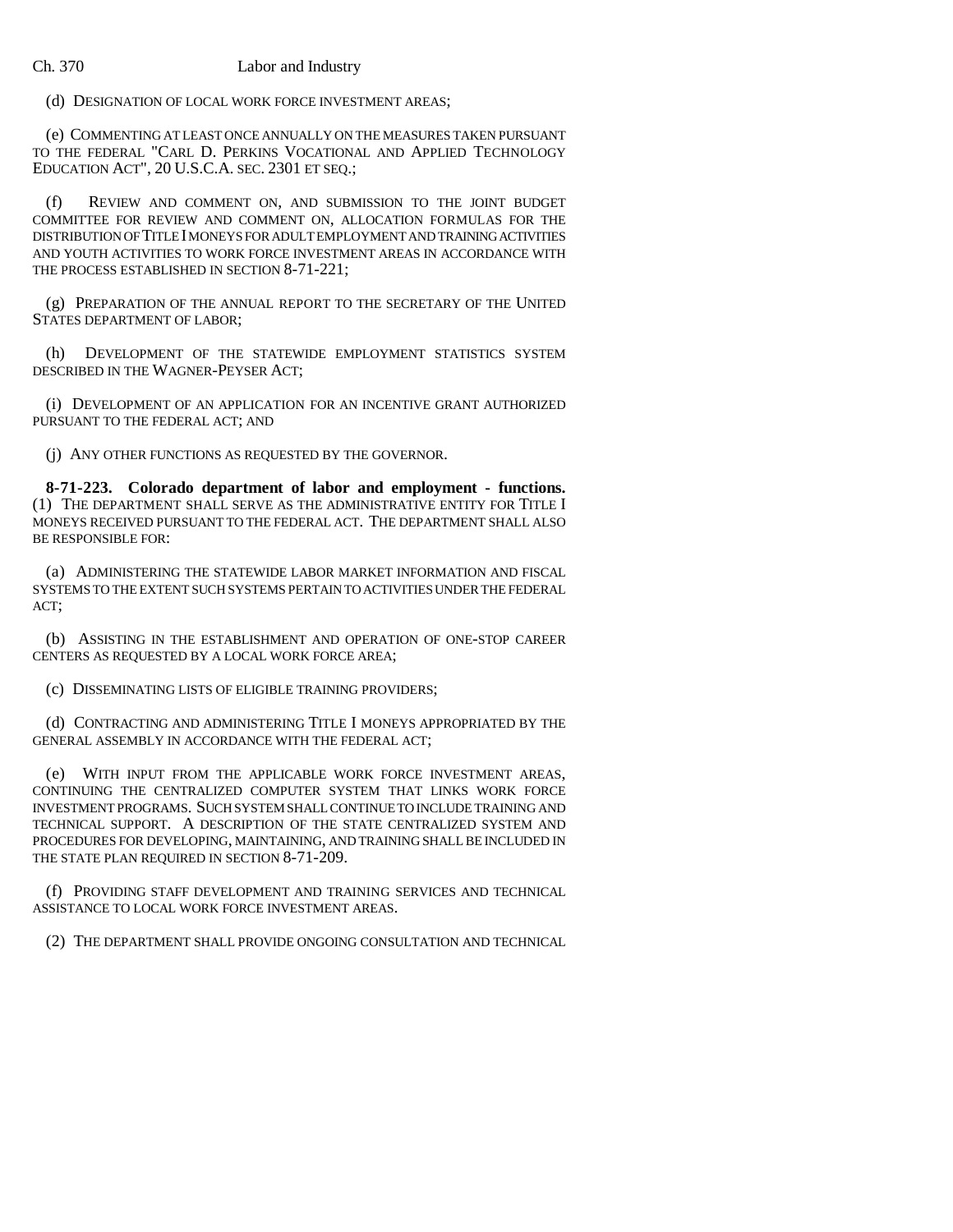ASSISTANCE TO EACH WORK FORCE INVESTMENT AREA FOR THE OPERATION OF WORK FORCE INVESTMENT PROGRAMS.

**8-71-224. Responsibilities of the governor.** (1) THE GOVERNOR SHALL PERFORM THE FOLLOWING FUNCTIONS, AS SPECIFIED IN THE FEDERAL ACT:

(a) APPOINT MEMBERS TO THE STATE COUNCIL IN ACCORDANCE WITH SECTION 24-46.3-101 (2), C.R.S.;

(b) ESTABLISH CRITERIA FOR LOCAL ELECTED OFFICIALS TO USE IN APPOINTING MEMBERS OF LOCAL WORK FORCE INVESTMENT BOARDS;

(c) DESIGNATE FEDERAL WORK FORCE INVESTMENT AREAS IN CONSULTATION WITH THE LOCAL ELECTED OFFICIALS, INCLUDING LOCAL WORK FORCE INVESTMENT AREAS REQUESTING TO BE A PART OF THE FEDERAL WORK FORCE INVESTMENT AREA COMPRISING A CONSORTIUM OF WORK FORCE AREAS;

(d) DESIGNATE, MODIFY, AND TERMINATE WORK FORCE INVESTMENT AREAS IN THE STATE, INCLUDING TEMPORARY DESIGNATION, AND ESTABLISH AN APPEAL PROCESS FOR REVIEW OF SUCH DECISIONS;

(e) CERTIFY DESIGNATED WORK FORCE INVESTMENT BOARDS AND THE CONSORTIUM WORK FORCE INVESTMENT BOARD;

(f) NEGOTIATE WITH THE FEDERAL DEPARTMENT OF LABOR CONCERNING THE CONTENTS OF THE STATE PLAN; AND

(g) CARRY OUT SUCH OTHER DUTIES AND FUNCTIONS AS MAY BE REQUIRED UNDER THE FEDERAL ACT.

**SECTION 2.** Article 46.3 of title 24, Colorado Revised Statutes, is REPEALED AND REENACTED, WITH AMENDMENTS, to read:

## **ARTICLE 46.3 Work Force Development**

**24-46.3-101. State work force development council and office of work force development - creation - membership.** (1) THERE ARE HEREBY CREATED WITHIN THE DEPARTMENT OF LOCAL AFFAIRS THE STATE WORK FORCE DEVELOPMENT COUNCIL, ALSO REFERRED TO IN THIS ARTICLE AS THE "STATE COUNCIL", AND THE OFFICE OF WORK FORCE DEVELOPMENT. THE STATE COUNCIL SHALL BE ESTABLISHED AS A STATE WORK FORCE INVESTMENT BOARD IN ACCORDANCE WITH THE FEDERAL "WORKFORCE INVESTMENT ACT OF 1998", AS AMENDED, ALSO REFERRED TO IN THIS ARTICLE AS THE "FEDERAL ACT". THE OFFICE OF WORK FORCE DEVELOPMENT SHALL PROVIDE LOGISTICAL AND STAFF SUPPORT TO THE STATE COUNCIL AND SHALL OPERATE UNDER THE SUPERVISION OF THE EXECUTIVE DIRECTOR OF THE DEPARTMENT OF LOCAL AFFAIRS.

- (2) MEMBERSHIP OF THE STATE COUNCIL SHALL INCLUDE:
- (a) THE GOVERNOR;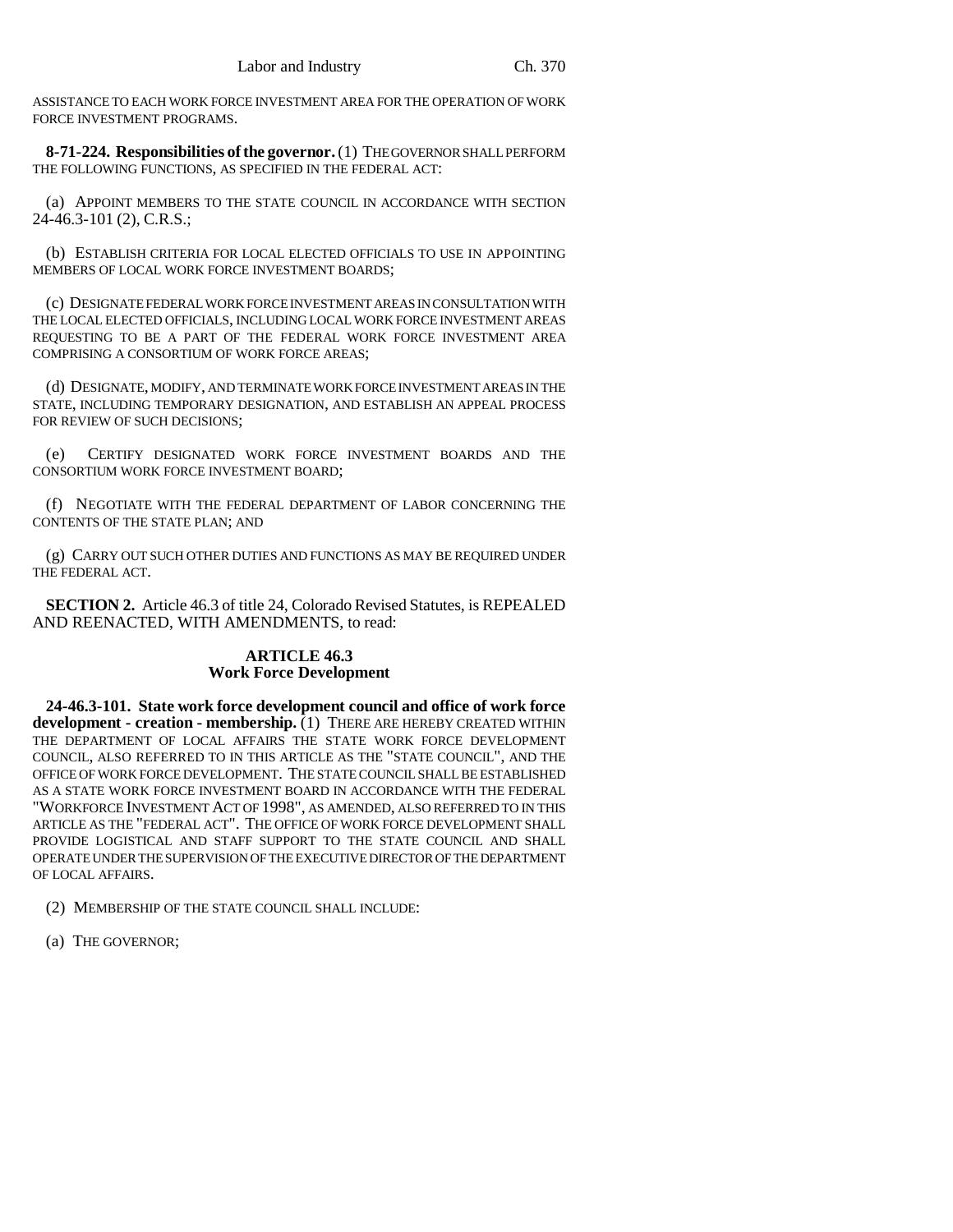(b) TWO MEMBERS OF THE HOUSE OF REPRESENTATIVES APPOINTED BY THE SPEAKER OF THE HOUSE OF REPRESENTATIVES AND TWO MEMBERS OF THE SENATE APPOINTED BY THE PRESIDENT OF THE SENATE;

(c) REPRESENTATIVES OF BUSINESS IN THE STATE, APPOINTED BY THE GOVERNOR, WHO ARE:

(I) OWNERS OF BUSINESSES, CHIEF EXECUTIVES OR OPERATING OFFICERS OF BUSINESSES, AND OTHER BUSINESS EXECUTIVES OR EMPLOYERS WITH OPTIMUM POLICY-MAKING OR HIRING AUTHORITY, INCLUDING MEMBERS OF LOCAL WORK FORCE INVESTMENT BOARDS AS SPECIFIED IN PART 2 OF ARTICLE 71 OF TITLE 8, C.R.S.;

(II) REPRESENTATIVES OF BUSINESSES WITH EMPLOYMENT OPPORTUNITIES THAT REFLECT THE EMPLOYMENT OPPORTUNITIES IN THE STATE;

(III) REPRESENTATIVES THAT ARE APPOINTED FROM AMONG INDIVIDUALS NOMINATED BY STATE BUSINESS ORGANIZATIONS AND BUSINESS TRADE ASSOCIATIONS;

(d) OTHER MEMBERS APPOINTED BY THE GOVERNOR, WHO ARE:

(I) LOCAL ELECTED OFFICIALS;

(II) REPRESENTATIVES OF LABOR ORGANIZATIONS, NOMINATED BY STATE LABOR FEDERATIONS;

(III) REPRESENTATIVES OF ORGANIZATIONS AND INDIVIDUALS THAT HAVE EXPERIENCE WITH RESPECT TO YOUTH ACTIVITIES;

(IV) REPRESENTATIVES OF ORGANIZATIONS AND INDIVIDUALS THAT HAVE EXPERIENCE AND EXPERTISE IN THE DELIVERY OF WORK FORCE INVESTMENT ACTIVITIES, INCLUDING CHIEF EXECUTIVE OFFICERS OF COMMUNITY COLLEGES AND COMMUNITY-BASED ORGANIZATIONS IN THE STATE;

(V) THE LEAD STATE AGENCY OFFICIALS WITH RESPONSIBILITY FOR THE PROGRAMS AND ACTIVITIES AUTHORIZED IN THE FEDERAL ACT FOR THE ESTABLISHMENT OF ONE-STOP SYSTEMS AND CARRIED OUT BY THE PARTNERS AT THE ONE-STOP CAREER CENTERS. IF NO LEAD STATE AGENCY OFFICIAL HAS RESPONSIBILITY FOR SUCH PROGRAMS OR ACTIVITIES, MEMBERSHIP SHALL INCLUDE A REPRESENTATIVE IN THE STATE WITH EXPERTISE RELATING TO SUCH PROGRAMS OR ACTIVITIES.

(VI) SUCH OTHER REPRESENTATIVES AS THE GOVERNOR MAY DESIGNATE, INCLUDING PERSONS WITH DISABILITIES WHO CAN REPRESENT STATEWIDE CROSS-DISABILITY ISSUES, WHICH MAY INCLUDE NONVOTING MEMBERS.

(3) FOR THE PURPOSES OF DETERMINING A CONFLICT OF INTEREST BY ANY MEMBER OF THE STATE COUNCIL, A MEMBER OF THE STATE COUNCIL MAY NOT VOTE ON MATTERS UNDER CONSIDERATION BY THE STATE COUNCIL REGARDING THE PROVISION OF SERVICES BY SUCH MEMBER THAT WOULD PROVIDE DIRECT FINANCIAL BENEFIT TO SUCH MEMBER OR THE IMMEDIATE FAMILY OF SUCH MEMBER, OR ENGAGE IN ANY OTHER ACTIVITY DETERMINED BY THE GOVERNOR TO CONSTITUTE A CONFLICT OF INTEREST AS SPECIFIED IN THE STATE PLAN.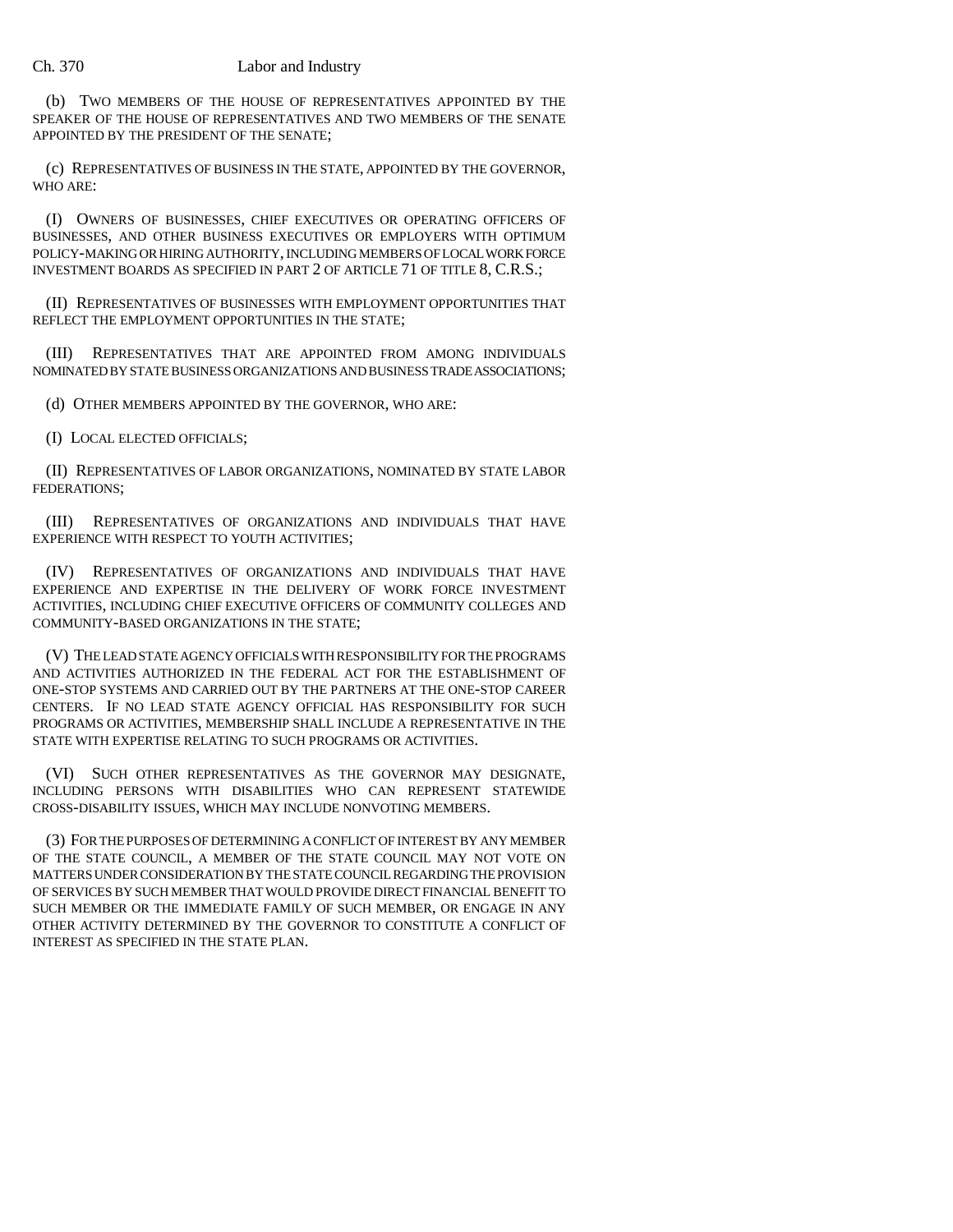(4) MEMBERS OF THE STATE COUNCIL THAT REPRESENT ORGANIZATIONS, AGENCIES, OR OTHER ENTITIES SHALL BE INDIVIDUALS WITH OPTIMUM POLICY-MAKING AUTHORITY WITHIN SUCH ORGANIZATIONS, AGENCIES, OR ENTITIES. THE MEMBERS OF THE STATE COUNCIL SHALL REPRESENT DIVERSE REGIONS OF THE STATE, INCLUDING URBAN, RURAL, AND SUBURBAN AREAS.

(5) A MAJORITY OF THE VOTING MEMBERS OF THE STATE COUNCIL SHALL BE REPRESENTATIVES OF BUSINESS AS DESCRIBED IN PARAGRAPH (c) OF SUBSECTION (2) OF THIS SECTION. THE GOVERNOR SHALL APPOINT A CHAIRPERSON OF THE STATE COUNCIL FROM ONE OF THE REPRESENTATIVES OF BUSINESS AS DESCRIBED IN SAID PARAGRAPH (c).

(6) IN ORDER TO CREATE A SMALL-VOTING-MEMBER STATE COUNCIL CONSISTENT WITH THE REQUIREMENTS OF THE FEDERAL ACT, STATE COUNCIL MEMBERS MAY BE APPOINTED TO SATISFY MORE THAN ONE OF THE MEMBERSHIP CATEGORIES SPECIFIED IN THE FEDERAL ACT FOR THE STATE WORK FORCE INVESTMENT BOARD.

(7) THE VOTING STATE COUNCIL MEMBERS THAT ARE MEMBERS OF THE GENERAL ASSEMBLY SHALL SERVE AT THE PLEASURE OF THE SPEAKER OF THE HOUSE OF REPRESENTATIVES AND PRESIDENT OF THE SENATE. LEAD STATE AGENCY OFFICIALS AND NONVOTING MEMBERS SHALL SERVE AT THE PLEASURE OF THE GOVERNOR. ALL OTHER MEMBERS SHALL INITIALLY SERVE FOR STAGGERED TERMS OF ONE, TWO, AND THREE YEARS, AS DESIGNATED BY THE GOVERNOR UPON THEIR APPOINTMENT.

(8) THE OFFICE OF WORK FORCE DEVELOPMENT, IN CONSULTATION WITH THE STATE COUNCIL AND GOVERNOR, SHALL ESTABLISH AN ANNUAL BUDGET FOR BASIC STATE COUNCIL FUNCTIONS, ACTIVITIES, MEETINGS, TRAVEL, PER DIEM, REPORTS, AND STAFF. FUNDING FOR THE STATE COUNCIL'S BUDGET SHALL COME FROM A PORTION OF THE ADMINISTRATIVE MONEYS AVAILABLE TO THE MANDATORY AND ADDITIONAL FEDERAL PARTNER PROGRAMS SPECIFIED IN SECTION 121 (b)(1) AND (b)(2) OF THE FEDERAL ACT. THE AMOUNT OF THE ADMINISTRATIVE MONEYS FROM EACH MANDATORY AND ADDITIONAL FEDERAL PARTNER PROGRAM TO BE TRANSFERRED TO THE STATE COUNCIL SHALL BE DETERMINED BY THE OFFICE OF STATE PLANNING AND BUDGETING, PROPORTIONATE TO THE ANNUAL FEDERAL PARTNER PROGRAM OR ACTIVITY GRANT AMOUNTS TO THE STATE AND APPROPRIATED BY THE GENERAL ASSEMBLY. IN ADDITION TO THE FEDERAL PARTNER PROGRAMS GRANT FUNDING, THE STATE COUNCIL SHALL SEEK OTHER FEDERAL, STATE, AND PRIVATE GRANTS, GIFTS, AND CONTRIBUTIONS TO FUND STATE COUNCIL SPECIAL DUTIES, DEMONSTRATION PROJECTS, AND INITIATIVES.

**24-46.3-102. Transfer of functions.** (1) THE STATE COUNCIL AND THE OFFICE OF WORK FORCE DEVELOPMENT SHALL, ON AND AFTER THE EFFECTIVE DATE OF THIS SECTION, EXECUTE, ADMINISTER, PERFORM, AND ENFORCE THE RIGHTS, POWERS, DUTIES, FUNCTIONS, AND OBLIGATIONS VESTED IN THE WORK FORCE COORDINATING COUNCIL WITHIN THE GOVERNOR'S OFFICE PRIOR TO SAID DATE CONCERNING THE DUTIES AND FUNCTIONS TRANSFERRED TO THE STATE COUNCIL AND THE OFFICE OF WORK FORCE DEVELOPMENT PURSUANT TO THIS SECTION.

(2) (a) ON AND AFTER THE EFFECTIVE DATE OF THIS SECTION, THE OFFICERS AND EMPLOYEES OF THE WORK FORCE COORDINATING COUNCIL PRIOR TO SAID DATE WHOSE DUTIES AND FUNCTIONS CONCERNED THE DUTIES AND FUNCTIONS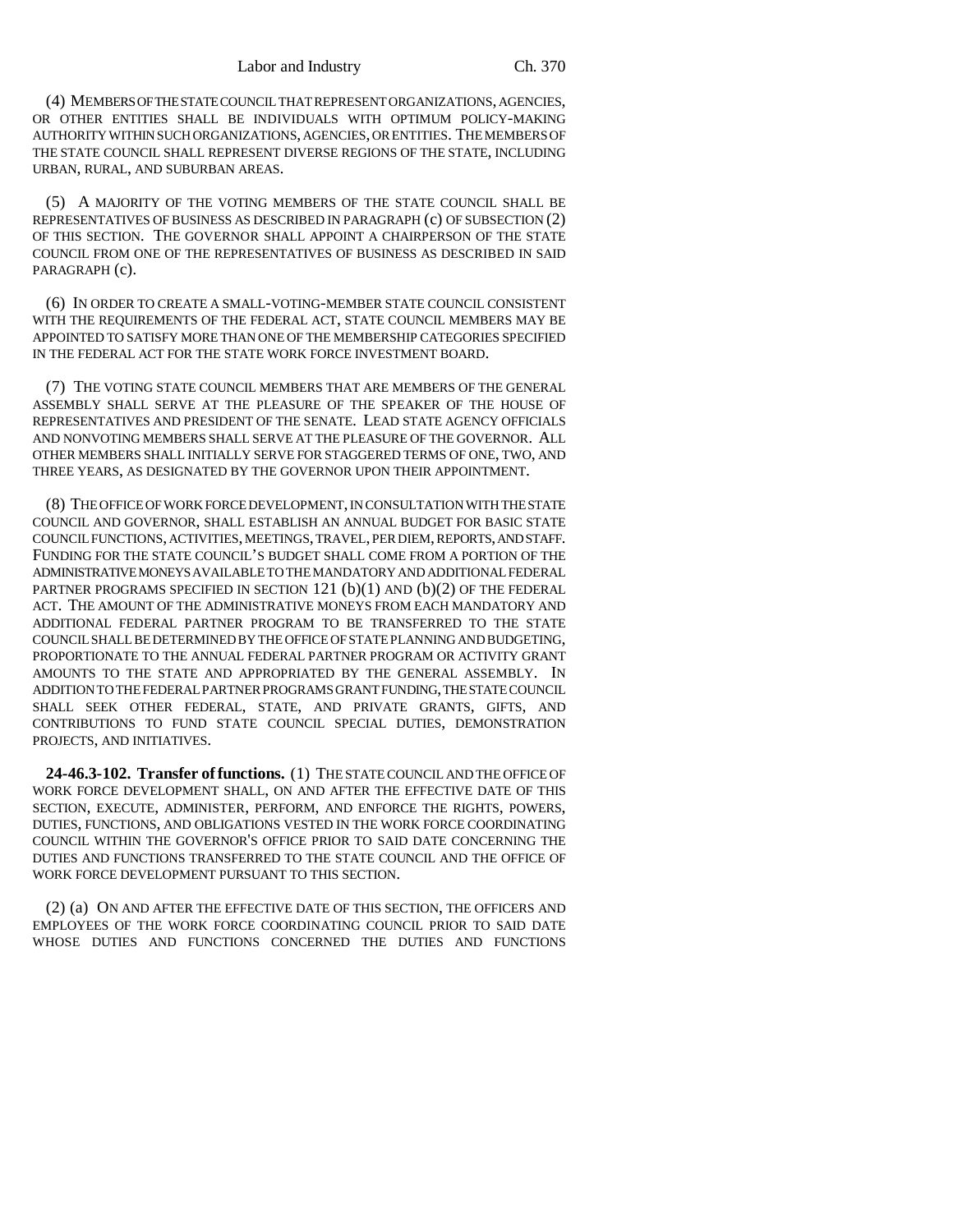TRANSFERRED TO THE STATE COUNCIL AND THE OFFICE OF WORK FORCE DEVELOPMENT PURSUANT TO THIS SECTION SHALL BE TRANSFERRED TO THE STATE COUNCIL AND THE OFFICE OF WORK FORCE DEVELOPMENT; EXCEPT THAT THEY SHALL CONTINUE TO BE EMPLOYEES OF THE GOVERNOR'S OFFICE AND SHALL SERVE AT THE PLEASURE OF THE GOVERNOR.

(b) ANY SUCH EMPLOYEES WHO ARE CLASSIFIED EMPLOYEES IN THE STATE PERSONNEL SYSTEM SHALL RETAIN ALL RIGHTS TO THE PERSONNEL SYSTEM AND RETIREMENT BENEFITS PURSUANT TO THE LAWS OF THIS STATE, AND THEIR SERVICES SHALL BE DEEMED TO HAVE BEEN CONTINUOUS. ALL TRANSFERS AND ANY ABOLISHMENT OF POSITIONS IN THE STATE PERSONNEL SYSTEM SHALL BE MADE AND PROCESSED IN ACCORDANCE WITH STATE PERSONNEL SYSTEM LAWS AND REGULATIONS.

(3) ON THE EFFECTIVE DATE OF THIS SECTION, ALL ITEMS OF PROPERTY, REAL AND PERSONAL, INCLUDING OFFICE FURNITURE AND FIXTURES, BOOKS, DOCUMENTS, AND RECORDS OF THE WORK FORCE COORDINATING COUNCIL PRIOR TO SAID DATE PERTAINING TO THE DUTIES AND FUNCTIONS TRANSFERRED TO THE STATE COUNCIL AND THE OFFICE OF WORK FORCE DEVELOPMENT PURSUANT TO THIS SECTION, ARE TRANSFERRED TO THE STATE COUNCIL AND THE OFFICE OF WORK FORCE DEVELOPMENT AND BECOME THE PROPERTY THEREOF.

(4) WHENEVER THE WORK FORCE COORDINATING COUNCIL IS REFERRED TO OR DESIGNATED BY A CONTRACT OR OTHER DOCUMENT IN CONNECTION WITH THE DUTIES AND FUNCTIONS TRANSFERRED TO THE STATE COUNCIL AND THE OFFICE OF WORK FORCE DEVELOPMENT PURSUANT TO THIS ARTICLE, SUCH REFERENCE OR DESIGNATION SHALL BE DEEMED TO APPLY TO THE STATE COUNCIL. ALL CONTRACTS ENTERED INTO BY THE WORK FORCE COORDINATING COUNCIL PRIOR TO THE EFFECTIVE DATE OF THIS SECTION, IN CONNECTION WITH THE DUTIES AND FUNCTIONS TRANSFERRED TO THE STATE COUNCIL AND THE OFFICE OF WORK FORCE DEVELOPMENT PURSUANT TO THIS SECTION ARE HEREBY VALIDATED, WITH THE STATE COUNCIL SUCCEEDING TO ALL THE RIGHTS AND OBLIGATIONS OF SUCH CONTRACTS. ANY APPROPRIATIONS OF FUNDS FROM PRIOR FISCAL YEARS OPEN TO SATISFY OBLIGATIONS INCURRED PURSUANT TO SUCH CONTRACTS ARE HEREBY TRANSFERRED AND APPROPRIATED TO THE STATE COUNCIL FOR THE PAYMENT OF SUCH OBLIGATIONS.

**SECTION 3.** 24-1-125 (2), Colorado Revised Statutes, is amended BY THE ADDITION OF A NEW PARAGRAPH to read:

**24-1-125. Department of local affairs - creation.** (2) The department of local affairs shall consist of the following divisions:

(l) THE OFFICE OF WORK FORCE DEVELOPMENT AND THE STATE WORK FORCE DEVELOPMENT COUNCIL, CREATED BY ARTICLE 46.3 OF THIS TITLE, WHICH SHALL EXERCISE THEIR POWERS AND PERFORM THEIR DUTIES AND FUNCTIONS UNDER THE DEPARTMENT OF LOCAL AFFAIRS AS IF THE SAME WERE TRANSFERRED TO THE DEPARTMENT BY A **TYPE 2** TRANSFER.

**SECTION 4. Appropriation.** In addition to any other appropriation, there is hereby appropriated, for the fiscal year beginning July 1, 2000, to the department of local affairs, executive director's office, office of workforce development, the sum of